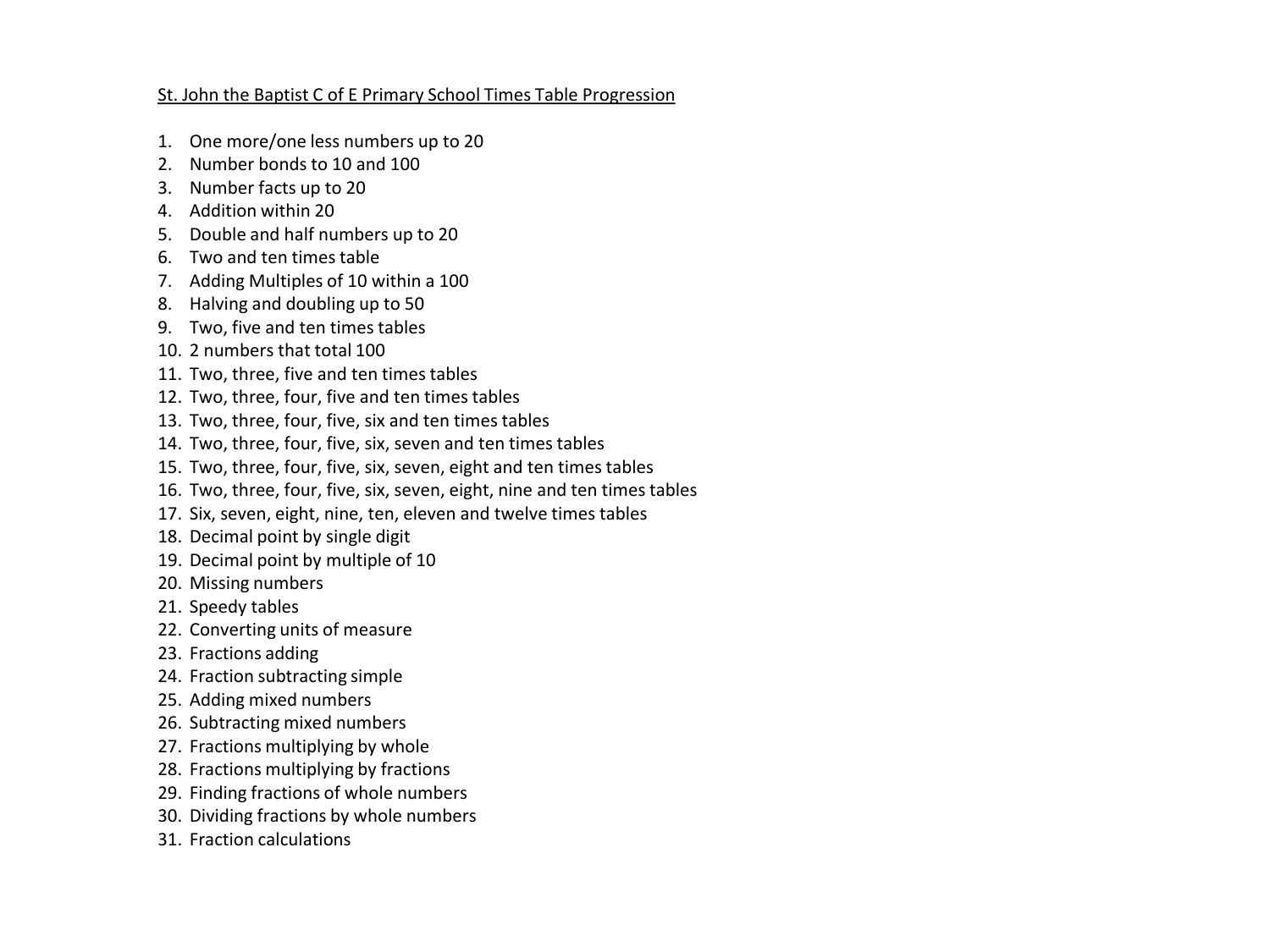#### Planet  $1 - 1$  less 1 more up to 20

| 1 Less |                | 1 more |  |
|--------|----------------|--------|--|
|        | 11             |        |  |
|        | 9              |        |  |
|        | 15             |        |  |
|        | 8              |        |  |
|        | 18             |        |  |
|        | $\overline{2}$ |        |  |
|        | 12             |        |  |
|        | $\mathbf{1}$   |        |  |
|        | 19             |        |  |
|        | 17             |        |  |

| 1 Less |    | 1 more |
|--------|----|--------|
|        | 10 |        |
|        | 8  |        |
|        | 13 |        |
|        | 7  |        |
|        | 15 |        |
|        | 9  |        |
|        | 3  |        |
|        | 11 |        |
|        | 6  |        |
|        | 19 |        |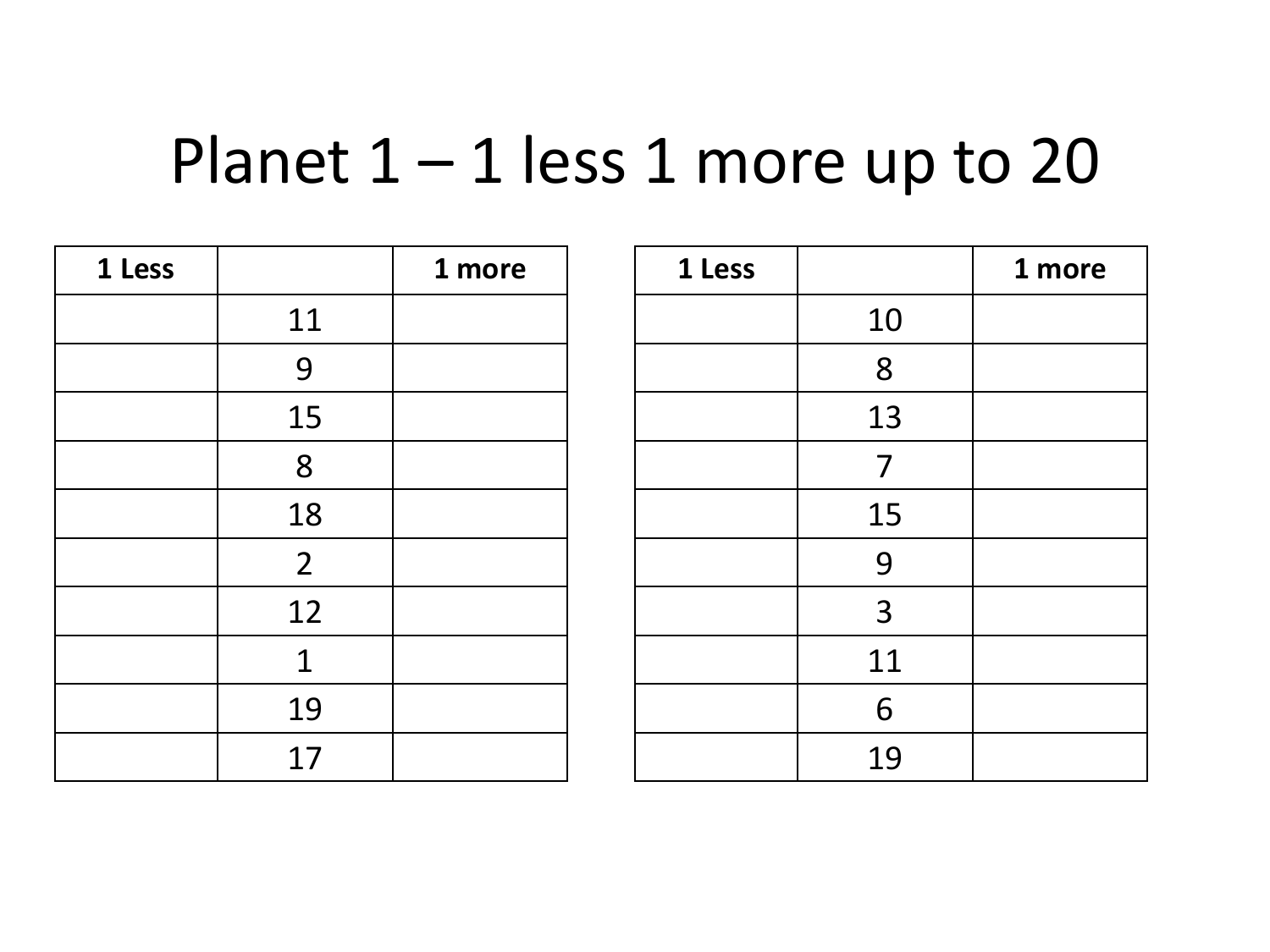# Planet 2 – Number bonds to 10 and 100

| 1. $1 + \underline{\hspace{1cm}} = 10$ | 11. $10 - 10 = 10$                        | 1. $9+ = 10$                           | 11. $10 - 9$                              |
|----------------------------------------|-------------------------------------------|----------------------------------------|-------------------------------------------|
| 2. $4 + 10$                            | 12. $10-1=-$                              | 2. $6 + \underline{\hspace{1cm}} = 10$ | 12. $10-5=$                               |
| 3. $+7=10$                             | 13. $10 - 7 = 4$                          | $3. + 3 = 10$                          | 13. $10 - 7 = 7$                          |
| $4. + 5 = 10$                          | 14. $10-9=$ ______                        | $4. + 4 = 10$                          | 14. $10-4=$                               |
| 5. $2 + \underline{\hspace{1cm}} = 10$ | 15. $10 + \_ = 100$                       | $5. 1 + 10$                            | 15. $20 + \_ = 100$                       |
|                                        | 16. $30 + \underline{\hspace{1cm}} = 100$ |                                        | 16. $40 + \underline{\hspace{1cm}} = 100$ |
| 6. $-+3=10$                            | 17. $100 - 50 =$ _____                    | 6. $+2=10$                             | 17. $100 - 70 =$ _____                    |
| 7. $8 + \underline{\hspace{1cm}} = 10$ | 18. $100 - 90$                            | 7. $8 + \_ = 10$                       | 18. $100 - 80 = 60$                       |
| 8. $10 - 5 = 5$                        | 19. $100 - 30 =$                          | 8. $10 - 3$                            | 19. $100 - 40 =$ ______                   |
| 9. $-4=6$                              | 20. $70 + 100$                            | 9. $-2=8$                              | 20. $80 +$ 100                            |
| 10. $10-3 =$                           | 21. $-+60=100$                            | 10. $10-4=-$                           | 21. $-+30=100$                            |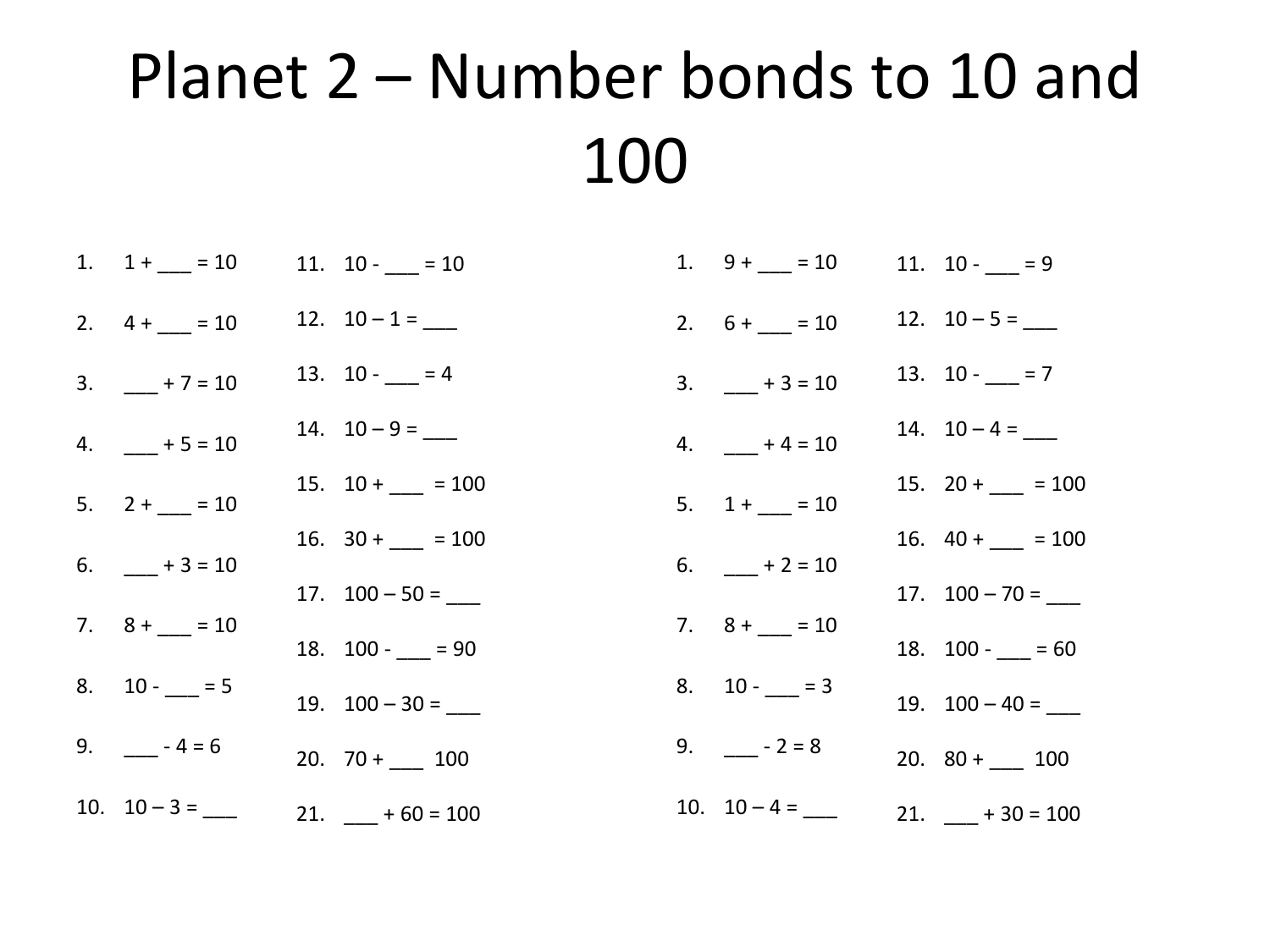# Planet 3 – Number facts up to 20

|  | 1. $20 = 17 + 11. 5 + 14 =$ |  |  |  | 1. $20 = 14 +$ 11. $15 + 4 =$ |  |  |
|--|-----------------------------|--|--|--|-------------------------------|--|--|
|--|-----------------------------|--|--|--|-------------------------------|--|--|

- 2.  $10 + 10 =$  \_\_\_\_ 12. \_\_\_\_-8=7 2.  $10 + 8 =$  12.  $-$  - 9 = 9
- $3. \qquad 20 13. \; 9 + 3 =$  $3. \qquad 20 - \underline{\hspace{1cm}} = 5 \qquad 13. \; 11 + 3 = \underline{\hspace{1cm}}$
- $4. \qquad 13 + 7 = \underline{\hspace{1cm}} 14. \quad 17 \underline{\hspace{1cm}} = 7$  $4. \qquad 11 + 7 = \underline{\hspace{1cm}} 14. \; 18 - \underline{\hspace{1cm}} = 6$
- 5.  $18 = \underline{\hspace{1cm}} + 14$   $15. 12 + 6 = \underline{\hspace{1cm}}$ 5.  $15 = 414$  15.  $11 + 7 = 12$
- 6.  $9 + 11 =$  16.  $2 +$   $12 = 12$ 6.  $8 + 12 =$  16.  $8 +$  12 = 12
	- $7. 6 + 13 =$  $17. 20 - = 8$
- 8. 5 + 7 = \_\_\_\_ 18. 5 + \_\_\_ = 7
- 9.  $\frac{1}{2}$  5 = 12  $\frac{19}{2}$  10 + 4 =  $\frac{1}{2}$
- 7.  $4 + 13 =$ 8. 7 + 7 = \_\_\_\_ 18. 7 + \_\_\_ = 7 9.  $-5 = 13$ 17.  $20 - 5$ 19.  $9 + 8 =$

10.  $9 + \underline{\hspace{1cm}} = 14$  20.  $4 + 12 = \underline{\hspace{1cm}}$ 10.  $9 + \underline{\hspace{1cm}} = 19$  20.  $6 + 14 = \underline{\hspace{1cm}}$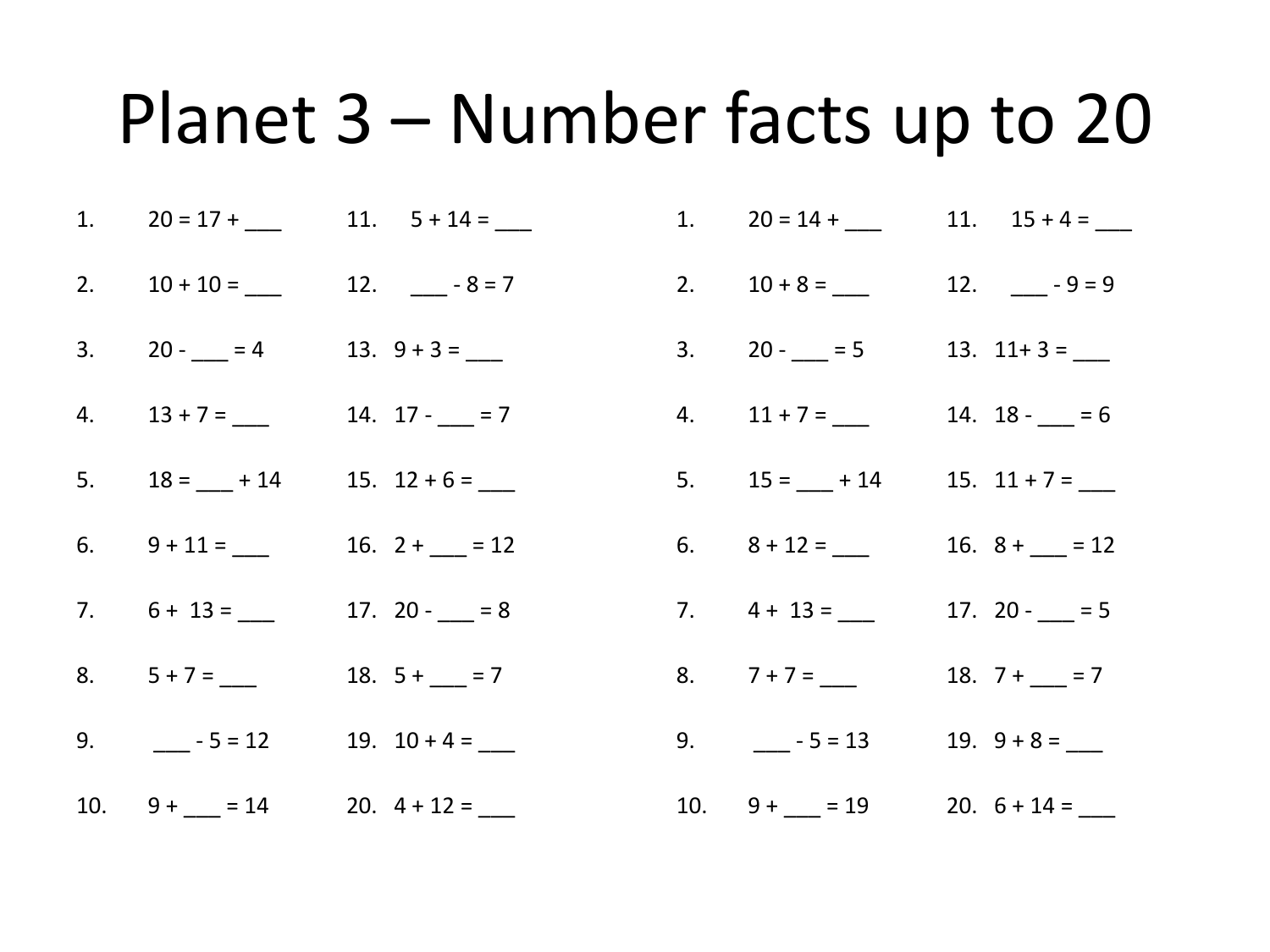# Planet 4 – Addition within 20

| $\begin{array}{c} + \end{array}$ | 7 | 8 | 3 | $\mathbf{2}$ | 4 |
|----------------------------------|---|---|---|--------------|---|
| 9                                |   |   |   |              |   |
| $\overline{\mathbf{3}}$          |   |   |   |              |   |
| 7                                |   |   |   |              |   |
| 11                               |   |   |   |              |   |
| 6                                |   |   |   |              |   |

| $\ddot{}$ | 4 | 7 | $6\phantom{1}$ | 5 | 8 |
|-----------|---|---|----------------|---|---|
| 5         |   |   |                |   |   |
| 9         |   |   |                |   |   |
| 6         |   |   |                |   |   |
| 7         |   |   |                |   |   |
| 4         |   |   |                |   |   |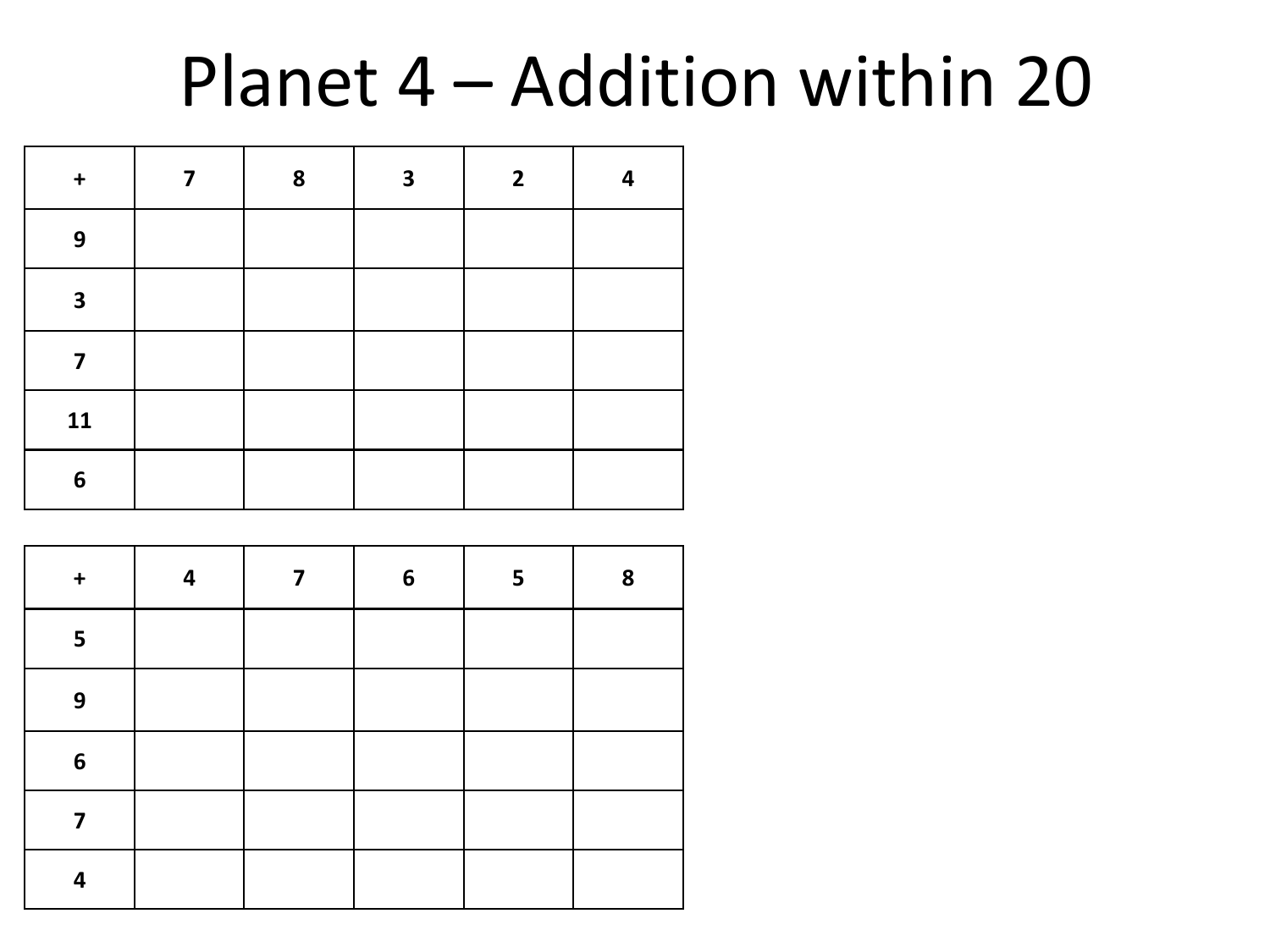# Planet 4 - continued

| $\div$         | 9 | 5 | 7 | 8 | 6 |
|----------------|---|---|---|---|---|
| 7              |   |   |   |   |   |
| 8              |   |   |   |   |   |
| $\overline{2}$ |   |   |   |   |   |
| 9              |   |   |   |   |   |
| 5              |   |   |   |   |   |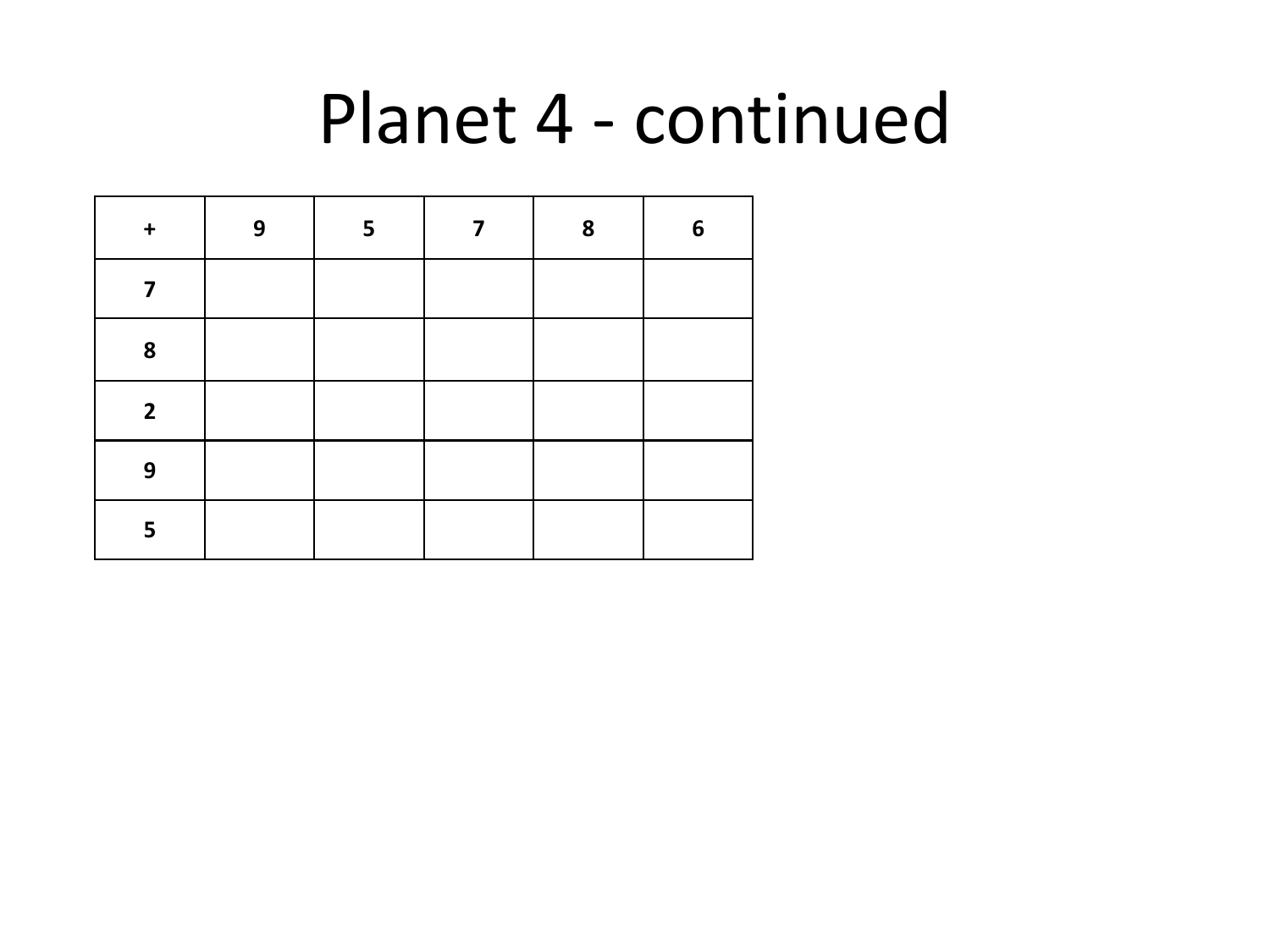# Planet 5 doubling and halving up to 20

| <b>Halve</b> |                | <b>Double</b> | <b>Halve</b> |                 | <b>Double</b> |
|--------------|----------------|---------------|--------------|-----------------|---------------|
|              | 6              |               |              | $\overline{4}$  |               |
|              | 10             |               |              | $\overline{2}$  |               |
|              | 14             |               |              | 10              |               |
|              | 18             |               |              | 8               |               |
|              | $\overline{4}$ |               |              | 16              |               |
|              | 8              |               |              | 14              |               |
|              | 20             |               |              | 12              |               |
|              | 12             |               |              | 20              |               |
|              | 16             |               |              | $6\phantom{1}6$ |               |
|              | $\overline{2}$ |               |              | 18              |               |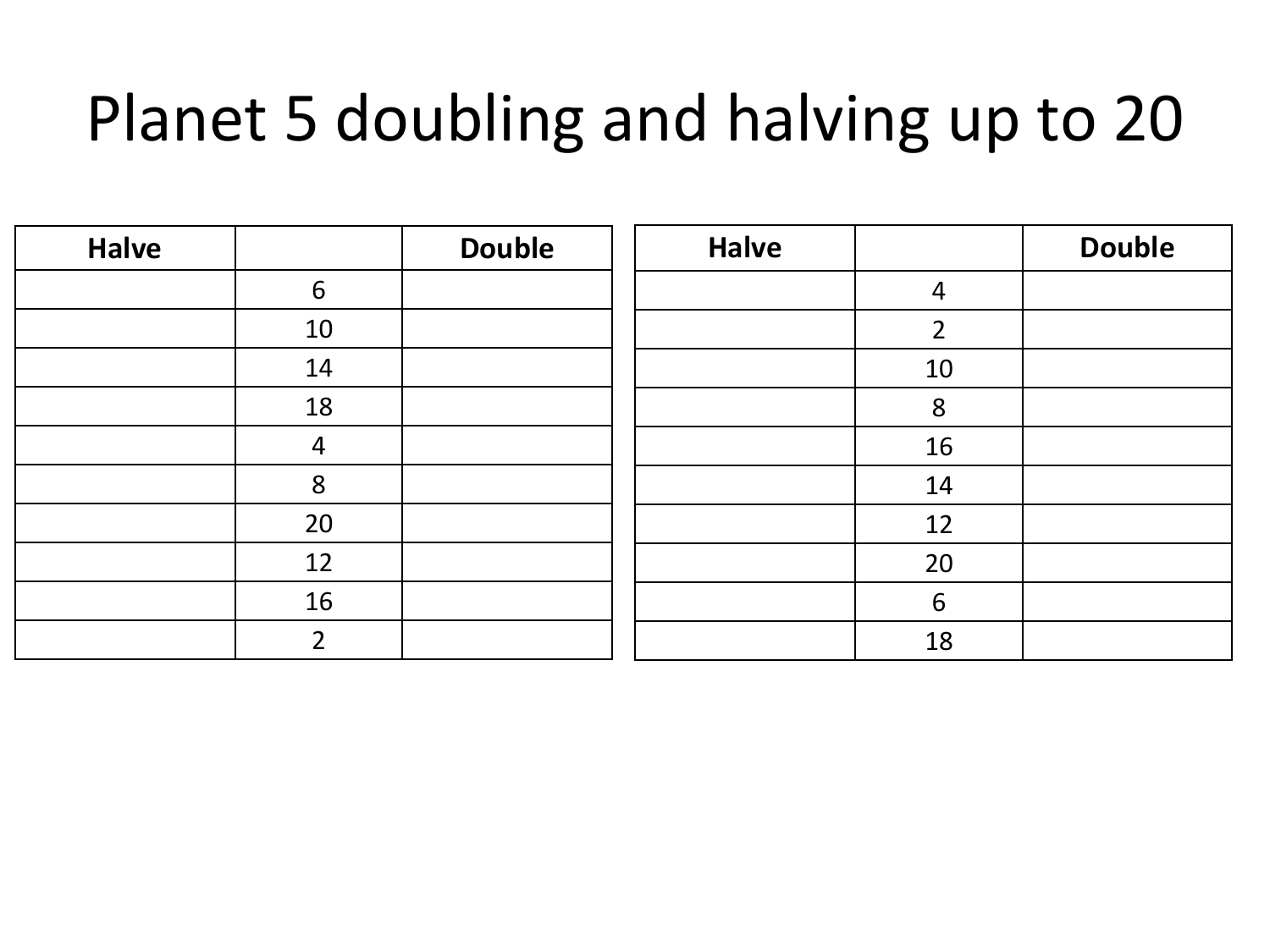# Planet 6 - two and ten times tables

| $\pmb{\mathsf{x}}$      | 10 | $\overline{\mathbf{c}}$ |
|-------------------------|----|-------------------------|
| 12                      |    |                         |
| 3                       |    |                         |
| 5                       |    |                         |
| 10                      |    |                         |
| $\mathbf{1}$            |    |                         |
| 4                       |    |                         |
| $\overline{\mathbf{z}}$ |    |                         |
| 9                       |    |                         |
| 6                       |    |                         |
| 11                      |    |                         |
| $\mathbf 2$             |    |                         |
| 9                       |    |                         |

| X                       | 10 | $\mathbf{2}$ |
|-------------------------|----|--------------|
| $\mathbf 2$             |    |              |
| 6                       |    |              |
| 5                       |    |              |
| 8                       |    |              |
| $\boldsymbol{6}$        |    |              |
| 11                      |    |              |
| $\overline{\mathbf{4}}$ |    |              |
| 12                      |    |              |
| 9                       |    |              |
| $\overline{\mathbf{z}}$ |    |              |
| 10                      |    |              |
| 3                       |    |              |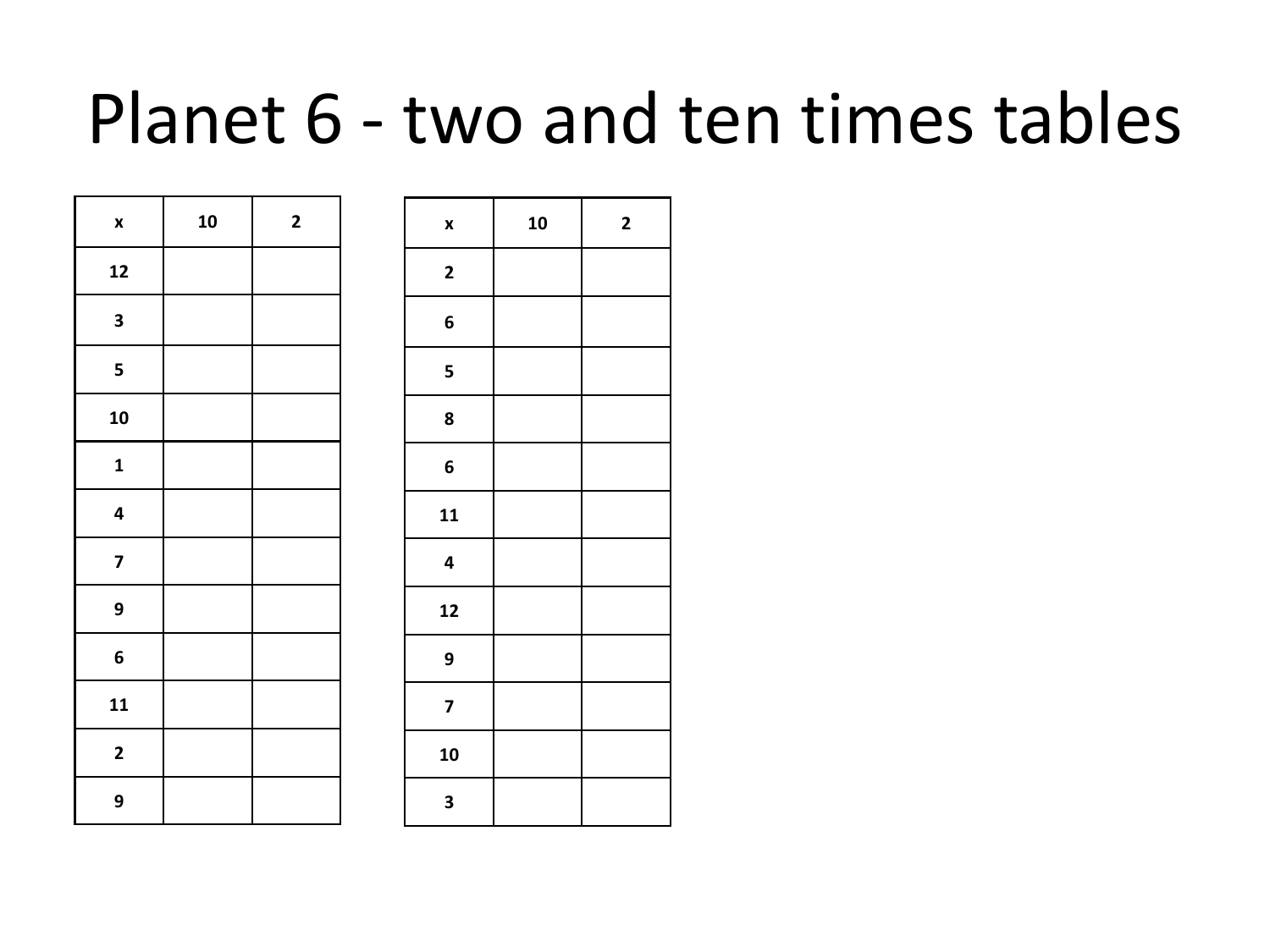# Planet 7 – Multiples of 10 within 100

| $\ddagger$ | 35 | 25 | 50 | 20 | 15 |
|------------|----|----|----|----|----|
| 45         |    |    |    |    |    |
| 35         |    |    |    |    |    |
| 20         |    |    |    |    |    |
| 15         |    |    |    |    |    |
| 40         |    |    |    |    |    |

| $\ddagger$ | 40 | 25 | 30 | 50 | 10 |
|------------|----|----|----|----|----|
| 15         |    |    |    |    |    |
| 30         |    |    |    |    |    |
| 25         |    |    |    |    |    |
| 40         |    |    |    |    |    |
| 35         |    |    |    |    |    |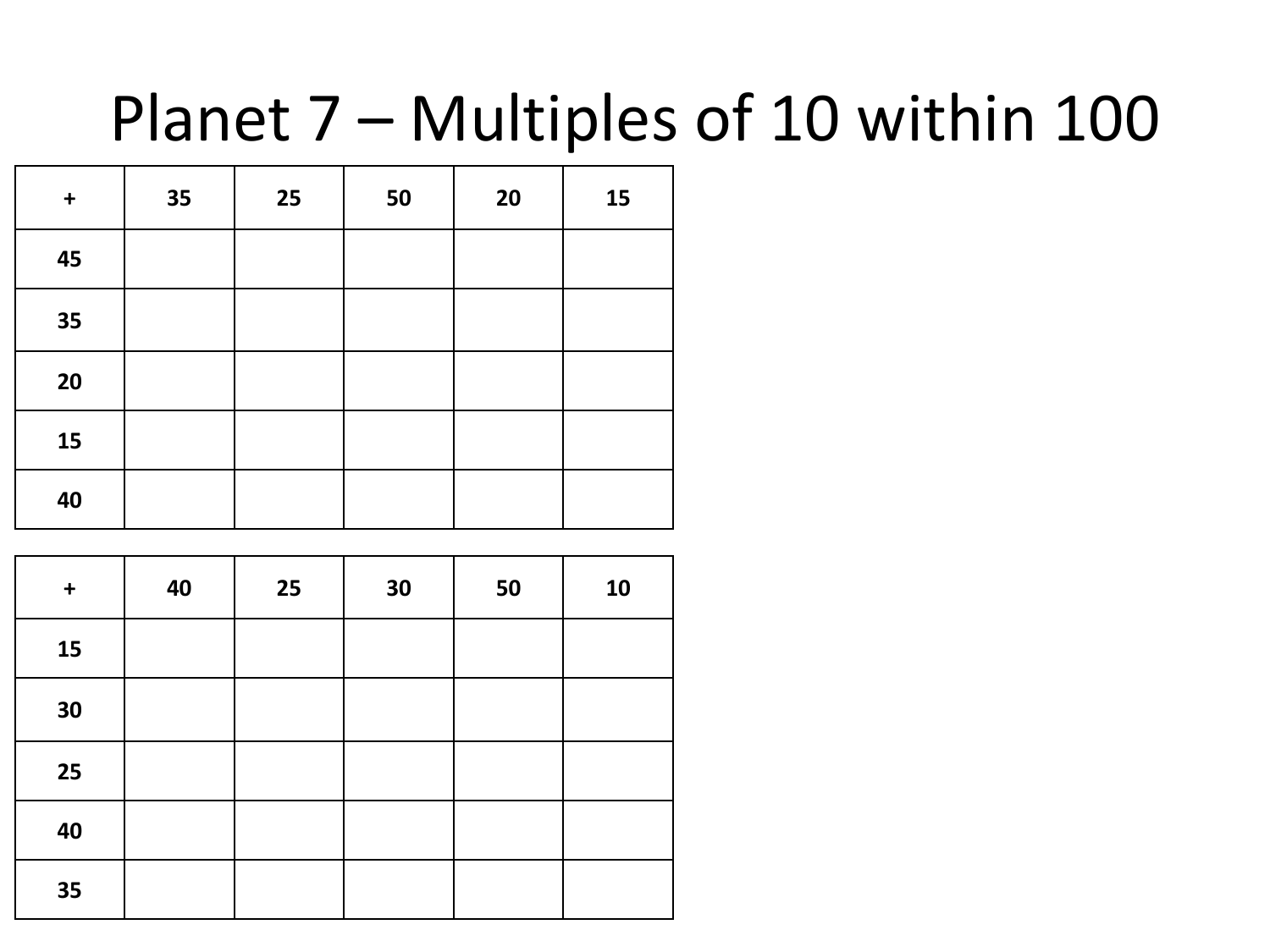# Planet 7 - continued

| $\ddagger$ | 35 | 25 | 40 | 15 | 20 |
|------------|----|----|----|----|----|
| 15         |    |    |    |    |    |
| 25         |    |    |    |    |    |
| 35         |    |    |    |    |    |
| 55         |    |    |    |    |    |
| 5          |    |    |    |    |    |

| $\boldsymbol{+}$ | 45 | 35 | 25 | 55 | 70 |
|------------------|----|----|----|----|----|
| 50               |    |    |    |    |    |
| 15               |    |    |    |    |    |
| 35               |    |    |    |    |    |
| 30               |    |    |    |    |    |
| 5                |    |    |    |    |    |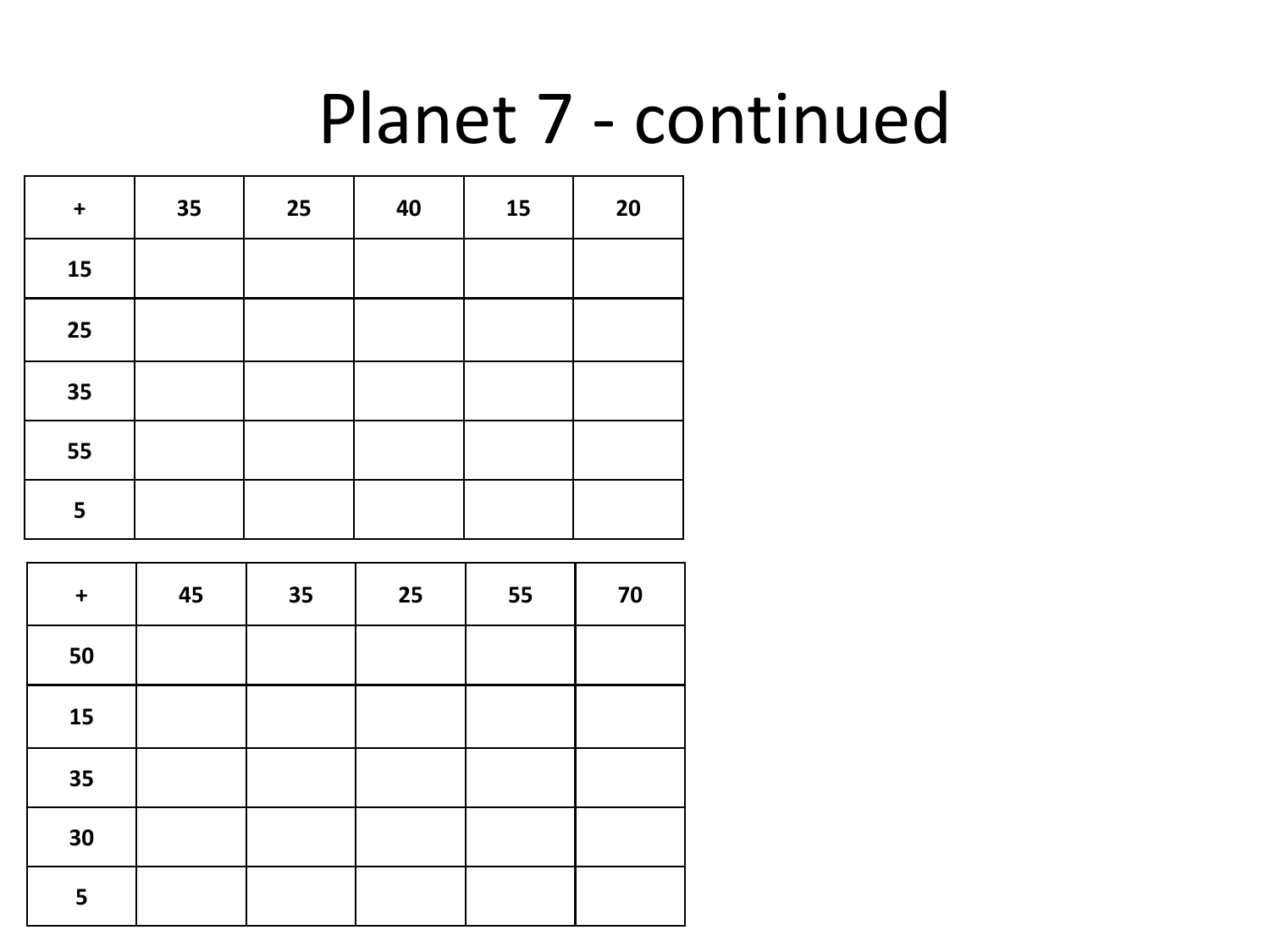# Planet 8 – halving and doubling up to

| <b>Halve</b> |                | <b>Double</b> | <b>Halve</b> |    | <b>Double</b> |
|--------------|----------------|---------------|--------------|----|---------------|
|              | 24             |               |              | 36 |               |
|              | 32             |               |              | 50 |               |
|              | 50             |               |              | 46 |               |
|              | 38             |               |              | 24 |               |
|              | 40             |               |              | 38 |               |
|              | 18             |               |              | 14 |               |
|              | 22             |               |              | 26 |               |
|              | 48             |               |              | 50 |               |
|              | 26             |               |              | 22 |               |
|              | $\overline{4}$ |               |              | 44 |               |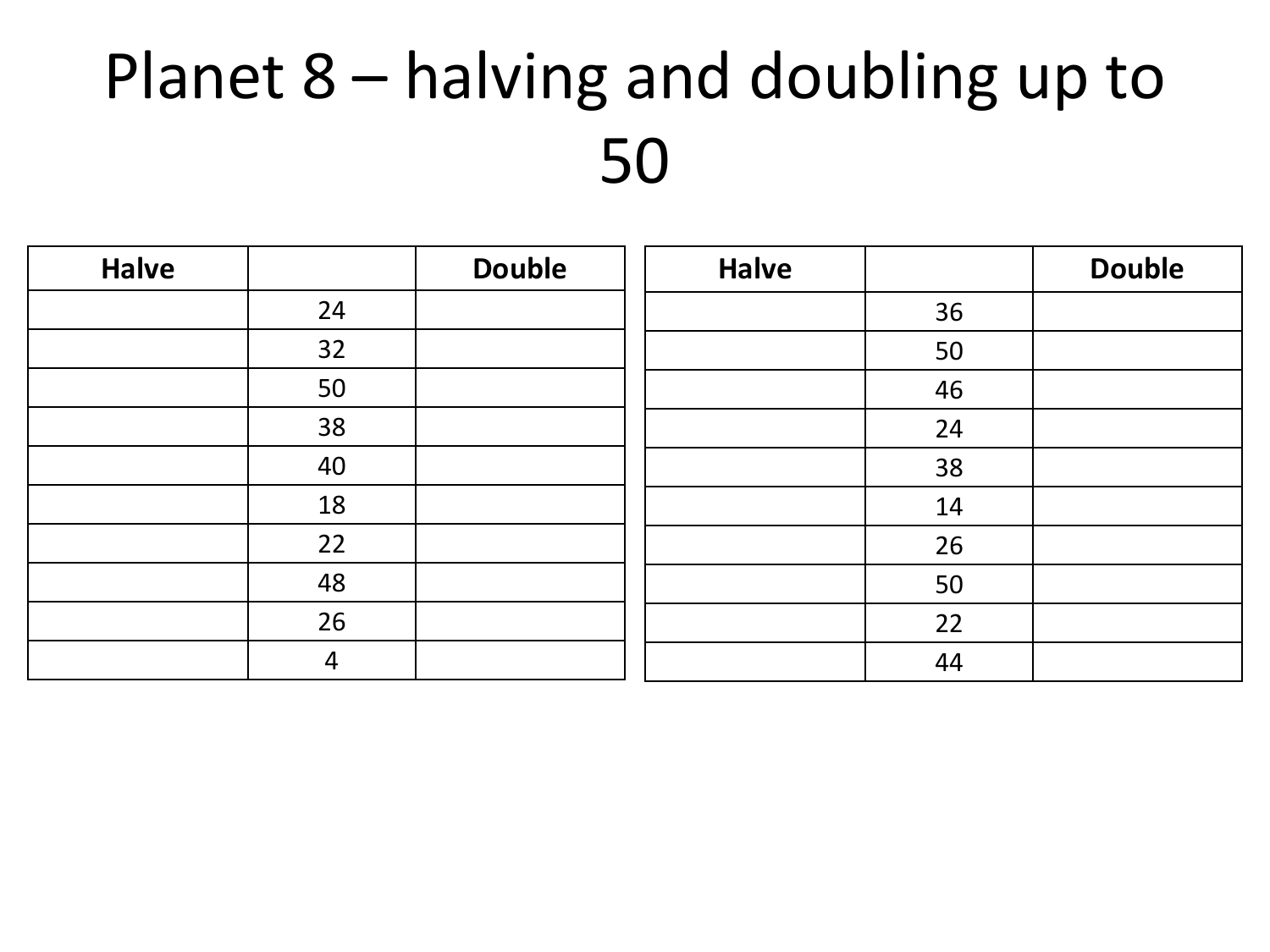# Planet  $9 - 2$ , 5 and 10 x tables

| $\pmb{\mathsf{X}}$      | $\overline{2}$ | $\overline{\mathbf{5}}$ | ${\bf 10}$ | $\pmb{\mathsf{X}}$      | $\overline{2}$ | $\overline{\mathbf{5}}$ | ${\bf 10}$ | $\pmb{\mathsf{X}}$      | $\overline{2}$ | 5 <sub>1</sub> | ${\bf 10}$ |
|-------------------------|----------------|-------------------------|------------|-------------------------|----------------|-------------------------|------------|-------------------------|----------------|----------------|------------|
| $\overline{\mathbf{4}}$ |                |                         |            | $\overline{\mathbf{5}}$ |                |                         |            | $\overline{\mathbf{5}}$ |                |                |            |
| $\overline{\mathbf{z}}$ |                |                         |            | $\mathbf{9}$            |                |                         |            | $\pmb{4}$               |                |                |            |
| 10                      |                |                         |            | ${\bf 11}$              |                |                         |            | $\boldsymbol{6}$        |                |                |            |
| ${\bf 12}$              |                |                         |            | $\boldsymbol{8}$        |                |                         |            | $\boldsymbol{9}$        |                |                |            |
| $\mathbf{3}$            |                |                         |            | $\mathbf{3}$            |                |                         |            | $\overline{\mathbf{z}}$ |                |                |            |
| $\mathbf{1}$            |                |                         |            | $\overline{\mathbf{4}}$ |                |                         |            | $\mathbf{1}$            |                |                |            |
| $5\phantom{a}$          |                |                         |            | $\overline{2}$          |                |                         |            | $\mathbf{3}$            |                |                |            |
| $6\phantom{.}6$         |                |                         |            | $\boldsymbol{6}$        |                |                         |            | ${\bf 11}$              |                |                |            |
| $11$                    |                |                         |            | $12$                    |                |                         |            | ${\bf 10}$              |                |                |            |
| $\overline{\mathbf{2}}$ |                |                         |            | $\overline{7}$          |                |                         |            | $\boldsymbol{8}$        |                |                |            |
| $\boldsymbol{8}$        |                |                         |            | ${\bf 10}$              |                |                         |            | $\overline{\mathbf{2}}$ |                |                |            |
| $\mathbf{9}$            |                |                         |            | $\mathbf{1}$            |                |                         |            | $12$                    |                |                |            |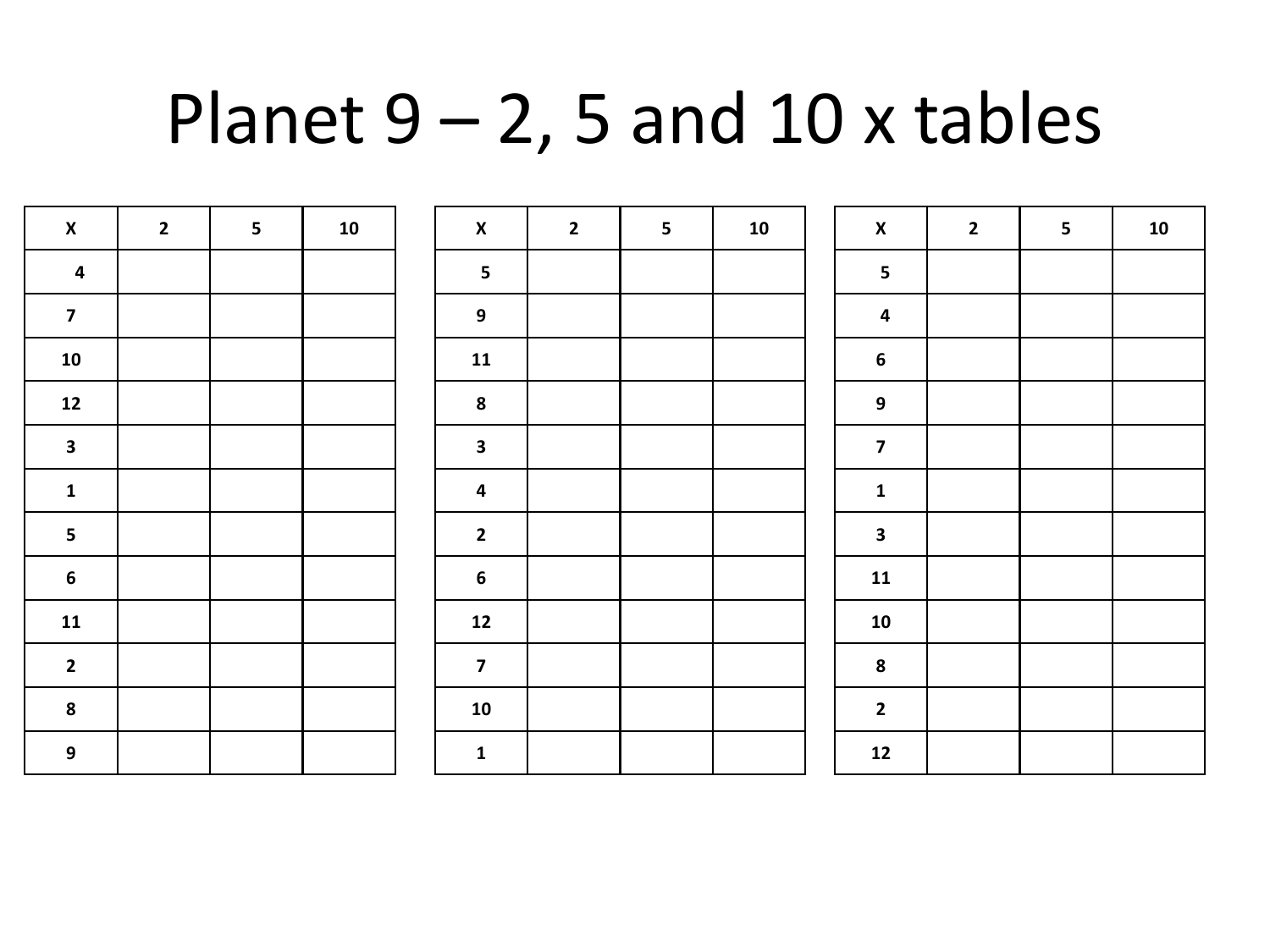# Planet 10 – numbers that total 100

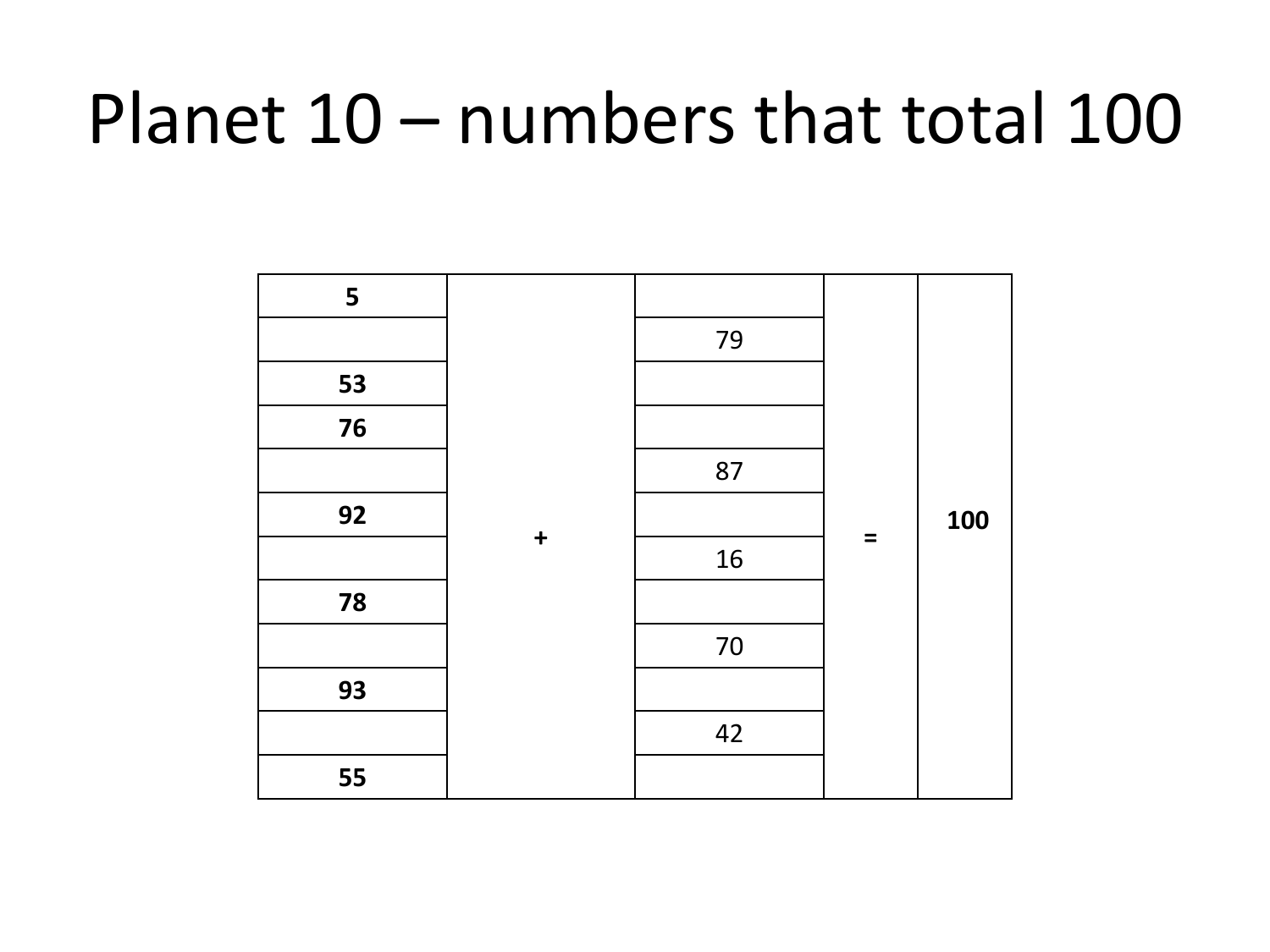# Planet 10 - continued

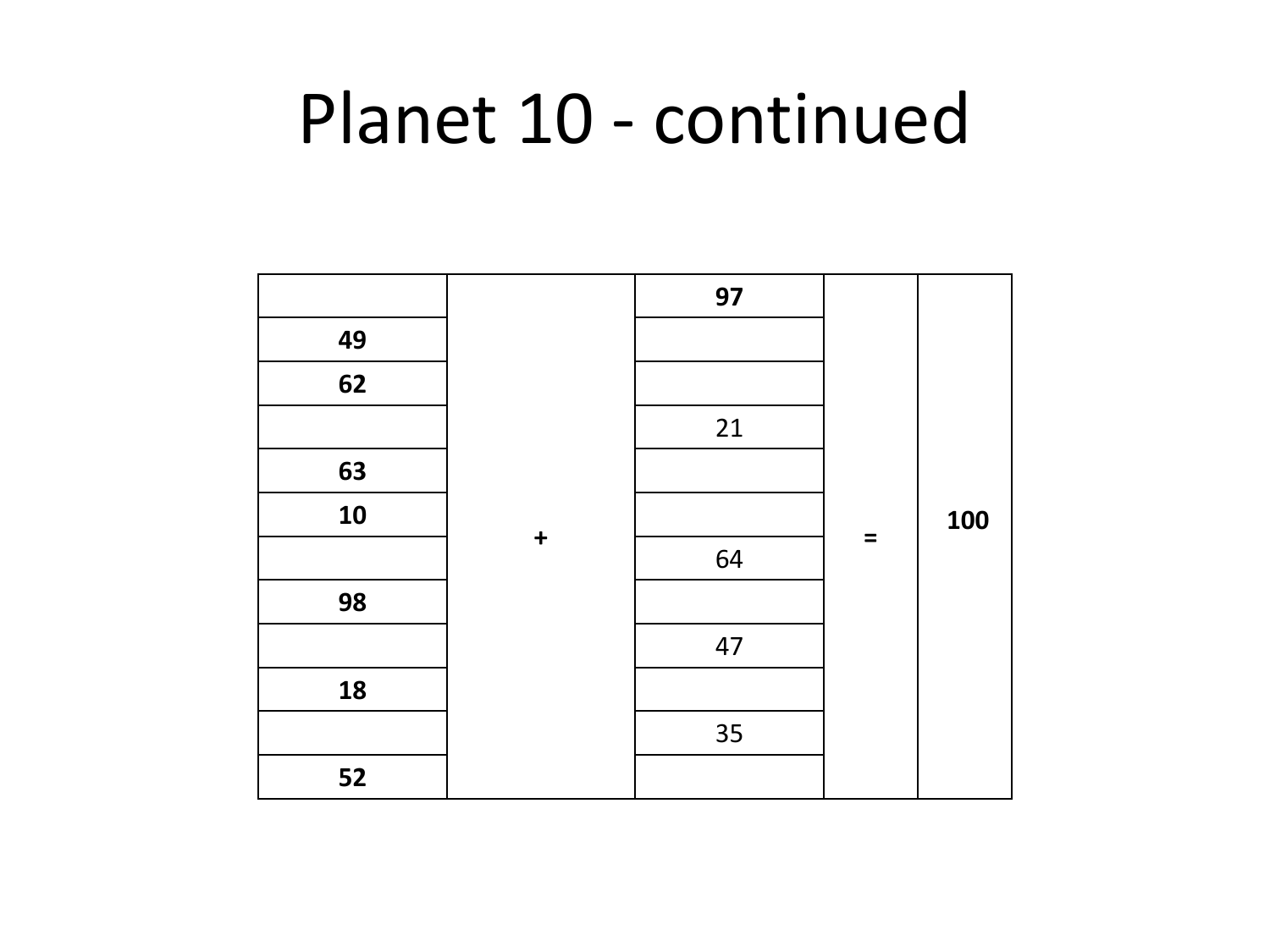# Planet  $11 - 2$ , 3, 5 and 10 x tables

| $\pmb{\mathsf{X}}$      | $\mathbf{2}$ | $\overline{\mathbf{3}}$ | 5 | 10 |
|-------------------------|--------------|-------------------------|---|----|
| $\overline{\mathbf{4}}$ |              |                         |   |    |
| $\overline{\mathbf{z}}$ |              |                         |   |    |
| ${\bf 10}$              |              |                         |   |    |
| 12                      |              |                         |   |    |
| 3                       |              |                         |   |    |
| $\mathbf{1}$            |              |                         |   |    |
| 5                       |              |                         |   |    |
| 6                       |              |                         |   |    |
| 11                      |              |                         |   |    |
| $\mathbf{2}$            |              |                         |   |    |
| 8                       |              |                         |   |    |
| 9                       |              |                         |   |    |

| $\pmb{\mathsf{X}}$      | $\overline{\mathbf{3}}$ | 10 | 5 | $\mathbf{2}$ |
|-------------------------|-------------------------|----|---|--------------|
| 11                      |                         |    |   |              |
| $\mathbf{1}$            |                         |    |   |              |
| $\bf 6$                 |                         |    |   |              |
| 9                       |                         |    |   |              |
| 5                       |                         |    |   |              |
| 8                       |                         |    |   |              |
| 10                      |                         |    |   |              |
| $\mathbf{2}$            |                         |    |   |              |
| $\overline{\mathbf{4}}$ |                         |    |   |              |
| 12                      |                         |    |   |              |
| $\overline{\mathbf{z}}$ |                         |    |   |              |
| 3                       |                         |    |   |              |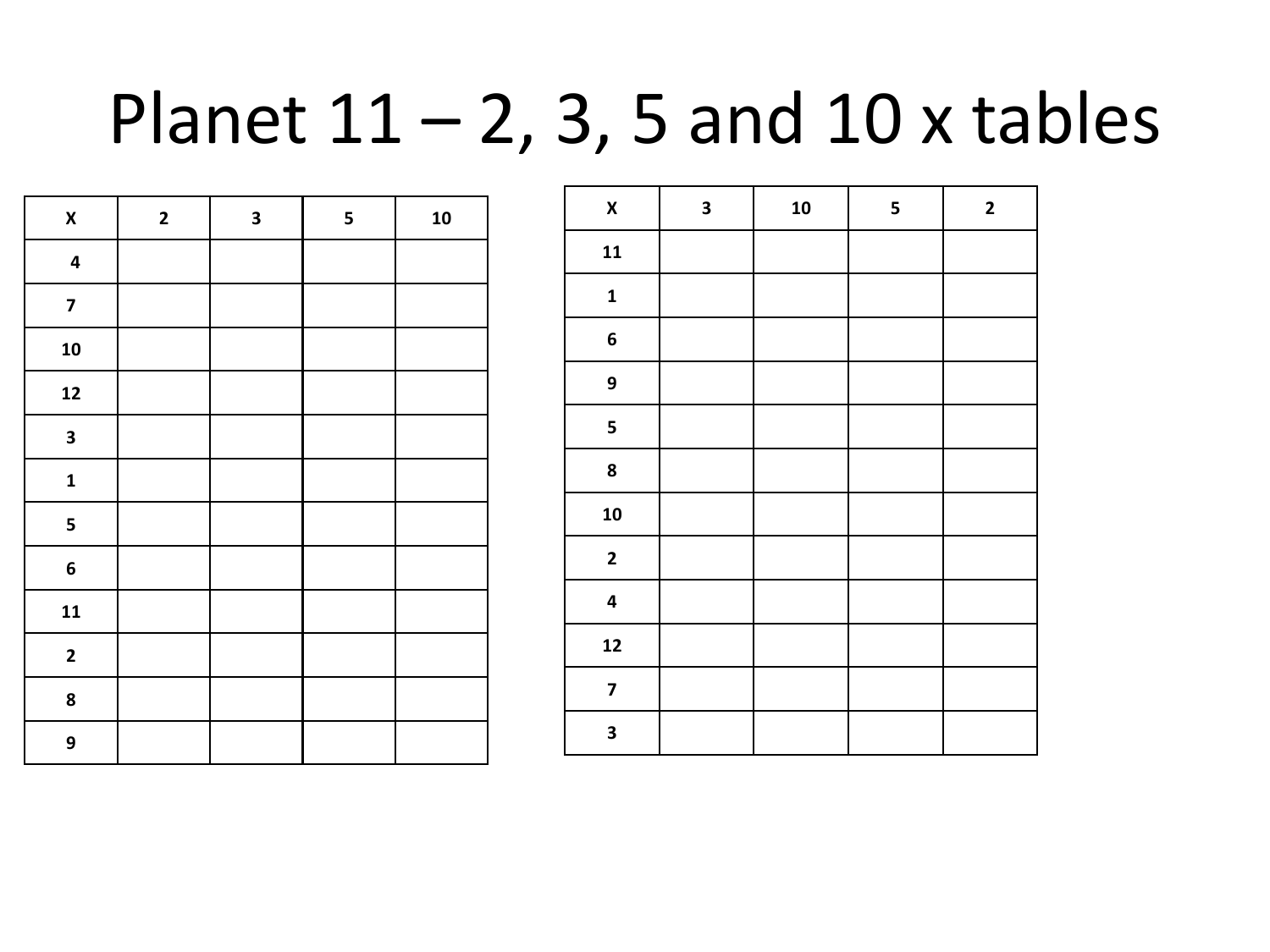# Planet 11 – continued

| $\boldsymbol{\mathsf{x}}$ | ${\bf 10}$ | 5 | $\overline{\mathbf{c}}$ | 3 |
|---------------------------|------------|---|-------------------------|---|
| 10                        |            |   |                         |   |
| 5                         |            |   |                         |   |
| 8                         |            |   |                         |   |
| $\overline{\mathbf{3}}$   |            |   |                         |   |
| 11                        |            |   |                         |   |
| 6                         |            |   |                         |   |
| $\mathbf{1}$              |            |   |                         |   |
| 4                         |            |   |                         |   |
| $\overline{\mathbf{c}}$   |            |   |                         |   |
| 9                         |            |   |                         |   |
| $\mathbf{12}$             |            |   |                         |   |
| $\overline{\mathbf{z}}$   |            |   |                         |   |

| $\mathsf{x}$            | 5 | $\mathbf{2}$ | 10 | $\mathbf 3$ |
|-------------------------|---|--------------|----|-------------|
| 11                      |   |              |    |             |
| 4                       |   |              |    |             |
| 5                       |   |              |    |             |
| $\mathbf{2}$            |   |              |    |             |
| 10                      |   |              |    |             |
| $\mathbf{1}$            |   |              |    |             |
| 8                       |   |              |    |             |
| 12                      |   |              |    |             |
| $\overline{\mathbf{3}}$ |   |              |    |             |
| $\overline{\mathbf{z}}$ |   |              |    |             |
| 6                       |   |              |    |             |
| 9                       |   |              |    |             |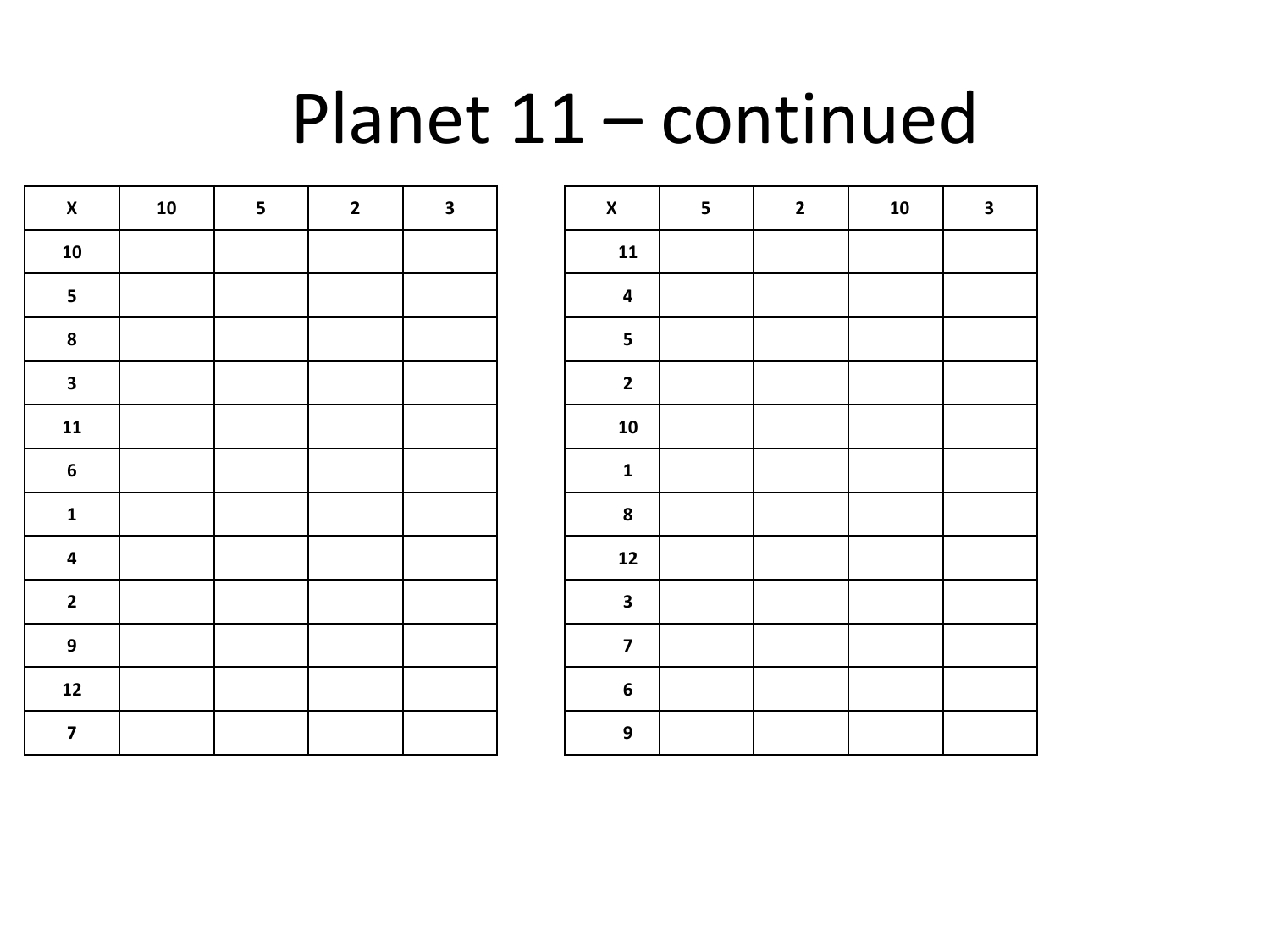# Planet  $12 - 2$ , 3, 4, 5 and 10 times tables

| $\pmb{\mathsf{X}}$      | $\overline{\mathbf{4}}$ | $\overline{\mathbf{3}}$ | 10 | $5\phantom{.0}$ | $\overline{2}$ | $\mathbf{x}$            | 10 | $5\phantom{a}$ | $\overline{\mathbf{4}}$ | $\overline{2}$ | $\mathbf{3}$ |
|-------------------------|-------------------------|-------------------------|----|-----------------|----------------|-------------------------|----|----------------|-------------------------|----------------|--------------|
| $\mathbf{1}$            |                         |                         |    |                 |                | 10                      |    |                |                         |                |              |
| $\boldsymbol{6}$        |                         |                         |    |                 |                | 5 <sub>5</sub>          |    |                |                         |                |              |
| 11                      |                         |                         |    |                 |                | $\pmb{8}$               |    |                |                         |                |              |
| 9                       |                         |                         |    |                 |                | $\mathbf{3}$            |    |                |                         |                |              |
| $5\phantom{a}$          |                         |                         |    |                 |                | ${\bf 11}$              |    |                |                         |                |              |
| $\boldsymbol{8}$        |                         |                         |    |                 |                | $6\phantom{a}$          |    |                |                         |                |              |
| ${\bf 10}$              |                         |                         |    |                 |                | $\mathbf{1}$            |    |                |                         |                |              |
| $\overline{2}$          |                         |                         |    |                 |                | $\overline{\mathbf{4}}$ |    |                |                         |                |              |
| $\overline{\mathbf{4}}$ |                         |                         |    |                 |                | $\mathbf{2}$            |    |                |                         |                |              |
| 12                      |                         |                         |    |                 |                | 9                       |    |                |                         |                |              |
| $\overline{7}$          |                         |                         |    |                 |                | $\overline{7}$          |    |                |                         |                |              |
| $\mathbf{3}$            |                         |                         |    |                 |                | $12$                    |    |                |                         |                |              |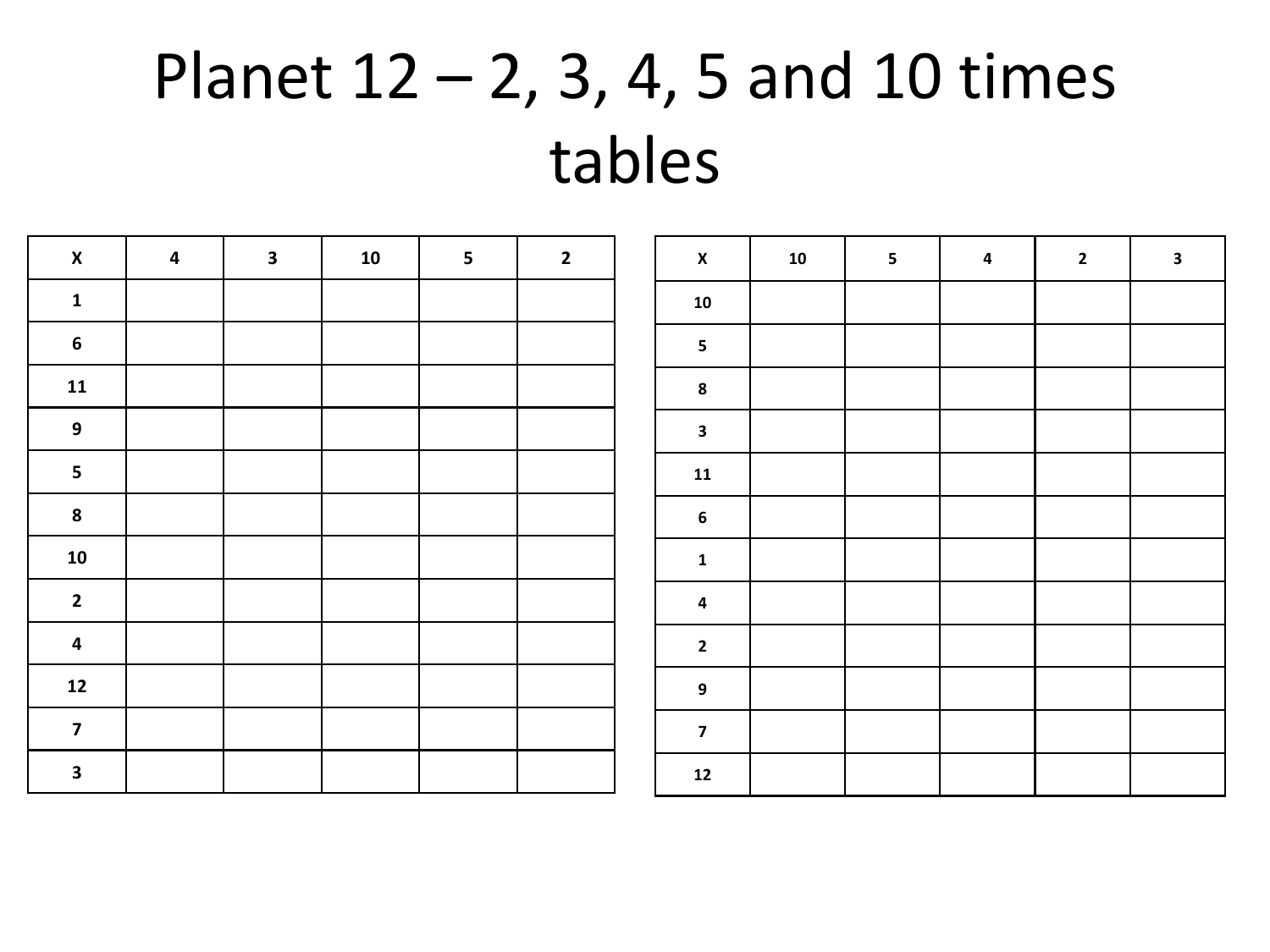## Planet 12 - continued

| $\pmb{\mathsf{X}}$      | $\overline{\mathbf{3}}$ | $\overline{\mathbf{4}}$ | 10 | $\mathbf{2}$ | $\overline{\mathbf{5}}$ |
|-------------------------|-------------------------|-------------------------|----|--------------|-------------------------|
| $\mathbf 1$             |                         |                         |    |              |                         |
| $\overline{\mathbf{4}}$ |                         |                         |    |              |                         |
| 10                      |                         |                         |    |              |                         |
| $\overline{\mathbf{5}}$ |                         |                         |    |              |                         |
| 9                       |                         |                         |    |              |                         |
| $\overline{\mathbf{3}}$ |                         |                         |    |              |                         |
| 11                      |                         |                         |    |              |                         |
| $\pmb{8}$               |                         |                         |    |              |                         |
| $\bf 6$                 |                         |                         |    |              |                         |
| $\mathbf 2$             |                         |                         |    |              |                         |
| $\overline{7}$          |                         |                         |    |              |                         |
| 12                      |                         |                         |    |              |                         |

| $\boldsymbol{\mathsf{x}}$ | $\overline{\mathbf{3}}$ | $\overline{\mathbf{4}}$ | 10 | $\mathbf{2}$ | 5 |
|---------------------------|-------------------------|-------------------------|----|--------------|---|
| $\mathbf{1}$              |                         |                         |    |              |   |
| $\overline{\mathbf{4}}$   |                         |                         |    |              |   |
| 12                        |                         |                         |    |              |   |
| 10                        |                         |                         |    |              |   |
| $\overline{\mathbf{5}}$   |                         |                         |    |              |   |
| 9                         |                         |                         |    |              |   |
| $\overline{\mathbf{3}}$   |                         |                         |    |              |   |
| 11                        |                         |                         |    |              |   |
| $\pmb{8}$                 |                         |                         |    |              |   |
| 6                         |                         |                         |    |              |   |
| $\mathbf{2}$              |                         |                         |    |              |   |
| $\boldsymbol{7}$          |                         |                         |    |              |   |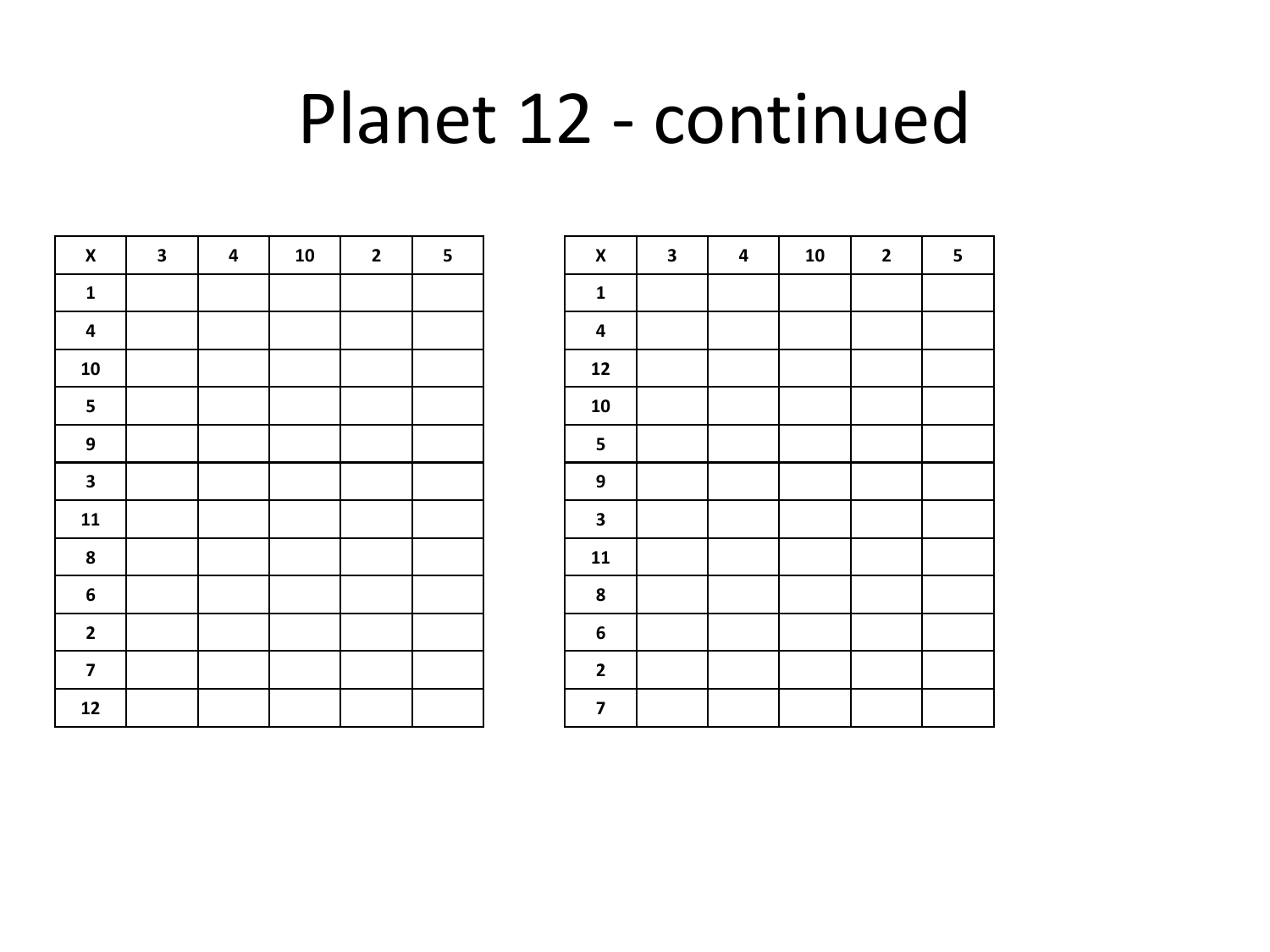### Planet 13 – 2, 3, 4, 5, 6, 10 times tables

| $\pmb{\mathsf{X}}$      | $\overline{\mathbf{3}}$ | $\pmb{4}$ | ${\bf 10}$ | $\mathbf{2}$ | 6 | 5 |
|-------------------------|-------------------------|-----------|------------|--------------|---|---|
| $\mathbf{1}$            |                         |           |            |              |   |   |
| $\pmb{4}$               |                         |           |            |              |   |   |
| ${\bf 10}$              |                         |           |            |              |   |   |
| $\overline{\mathbf{5}}$ |                         |           |            |              |   |   |
| 9                       |                         |           |            |              |   |   |
| $12$                    |                         |           |            |              |   |   |
| $\overline{\mathbf{3}}$ |                         |           |            |              |   |   |
| 8                       |                         |           |            |              |   |   |
| $\bf 6$                 |                         |           |            |              |   |   |
| $\mathbf{2}$            |                         |           |            |              |   |   |
| $\overline{\mathbf{z}}$ |                         |           |            |              |   |   |
| 11                      |                         |           |            |              |   |   |

| $\pmb{\mathsf{X}}$      | 4 | 6 | $\mathbf{2}$ | 3 | ${\bf 10}$ | 5 |
|-------------------------|---|---|--------------|---|------------|---|
| $\mathbf{2}$            |   |   |              |   |            |   |
| $12$                    |   |   |              |   |            |   |
| $\overline{\mathbf{z}}$ |   |   |              |   |            |   |
| 9                       |   |   |              |   |            |   |
| $\mathbf 3$             |   |   |              |   |            |   |
| 8                       |   |   |              |   |            |   |
| $\pmb{4}$               |   |   |              |   |            |   |
| 11                      |   |   |              |   |            |   |
| $\mathbf{1}$            |   |   |              |   |            |   |
| 10                      |   |   |              |   |            |   |
| 5                       |   |   |              |   |            |   |
| 6                       |   |   |              |   |            |   |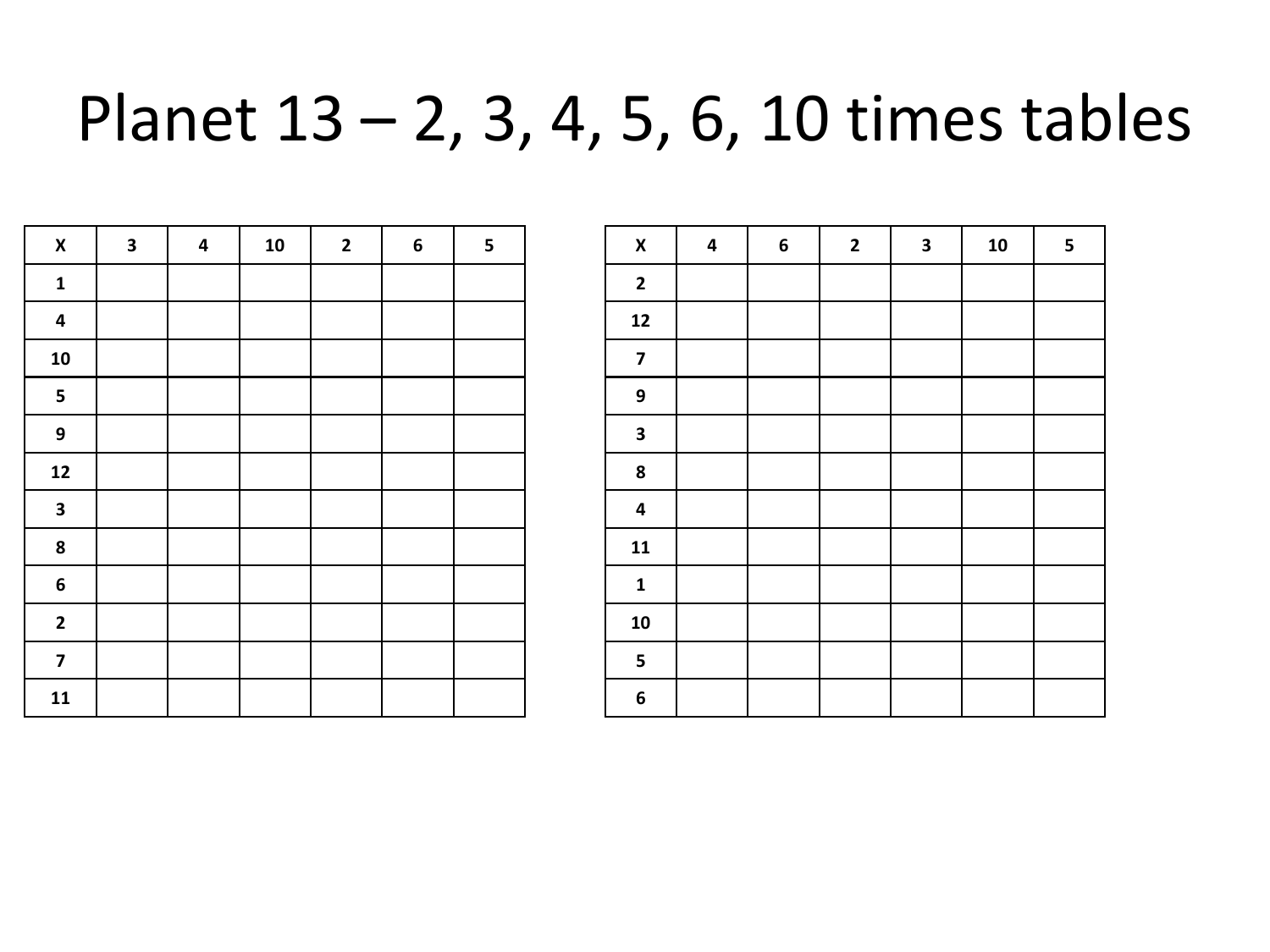# Planet 13 – continued

| $\pmb{\mathsf{X}}$      | $\overline{\mathbf{4}}$ | $\bf 6$ | $\mathbf{2}$ | 3 | ${\bf 10}$ | 5 |
|-------------------------|-------------------------|---------|--------------|---|------------|---|
| $\mathbf{2}$            |                         |         |              |   |            |   |
| $\overline{\mathbf{z}}$ |                         |         |              |   |            |   |
| $12$                    |                         |         |              |   |            |   |
| $\boldsymbol{9}$        |                         |         |              |   |            |   |
| $\mathbf{3}$            |                         |         |              |   |            |   |
| 11                      |                         |         |              |   |            |   |
| ${\bf 8}$               |                         |         |              |   |            |   |
| $\pmb{4}$               |                         |         |              |   |            |   |
| $\mathbf{1}$            |                         |         |              |   |            |   |
| ${\bf 10}$              |                         |         |              |   |            |   |
| $\overline{\mathbf{5}}$ |                         |         |              |   |            |   |
| $\bf 6$                 |                         |         |              |   |            |   |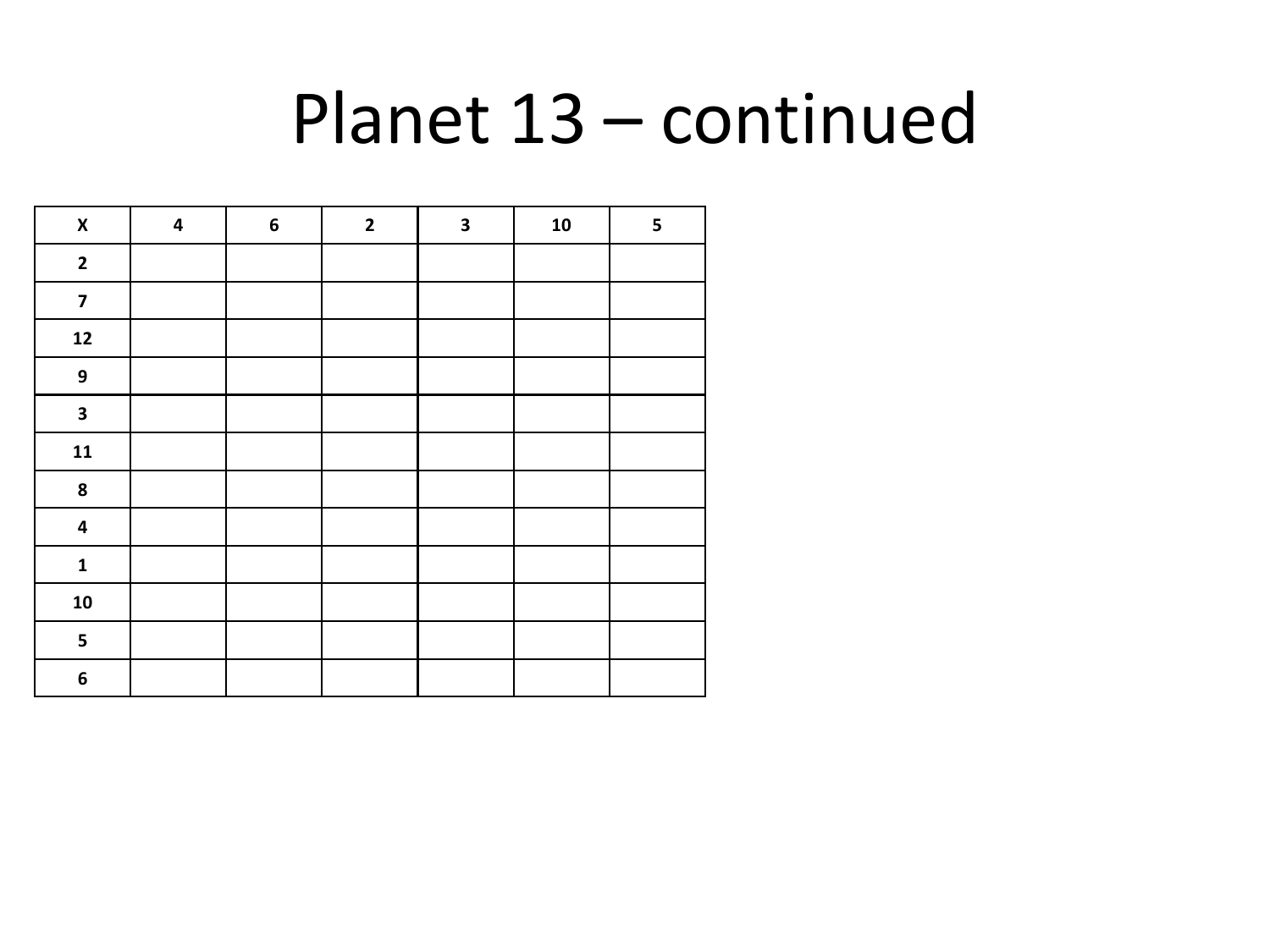# Planet 14 – 2, 3, 4, 5, 6, 7, 10 times tables

| $\pmb{\mathsf{X}}$      | $\boldsymbol{6}$ | ${\bf 10}$ | $\mathbf{2}$ | $\overline{\mathbf{4}}$ | $\overline{\mathbf{z}}$ | 5 | $\overline{\mathbf{3}}$ |
|-------------------------|------------------|------------|--------------|-------------------------|-------------------------|---|-------------------------|
| $\mathbf 1$             |                  |            |              |                         |                         |   |                         |
| $\bf 6$                 |                  |            |              |                         |                         |   |                         |
| ${\bf 11}$              |                  |            |              |                         |                         |   |                         |
| $\boldsymbol{9}$        |                  |            |              |                         |                         |   |                         |
| $\mathbf{3}$            |                  |            |              |                         |                         |   |                         |
| ${\bf 12}$              |                  |            |              |                         |                         |   |                         |
| $\mathbf{2}$            |                  |            |              |                         |                         |   |                         |
| $\overline{\mathbf{z}}$ |                  |            |              |                         |                         |   |                         |
| 5                       |                  |            |              |                         |                         |   |                         |
| ${\bf 10}$              |                  |            |              |                         |                         |   |                         |
| $\overline{\mathbf{4}}$ |                  |            |              |                         |                         |   |                         |
| 8                       |                  |            |              |                         |                         |   |                         |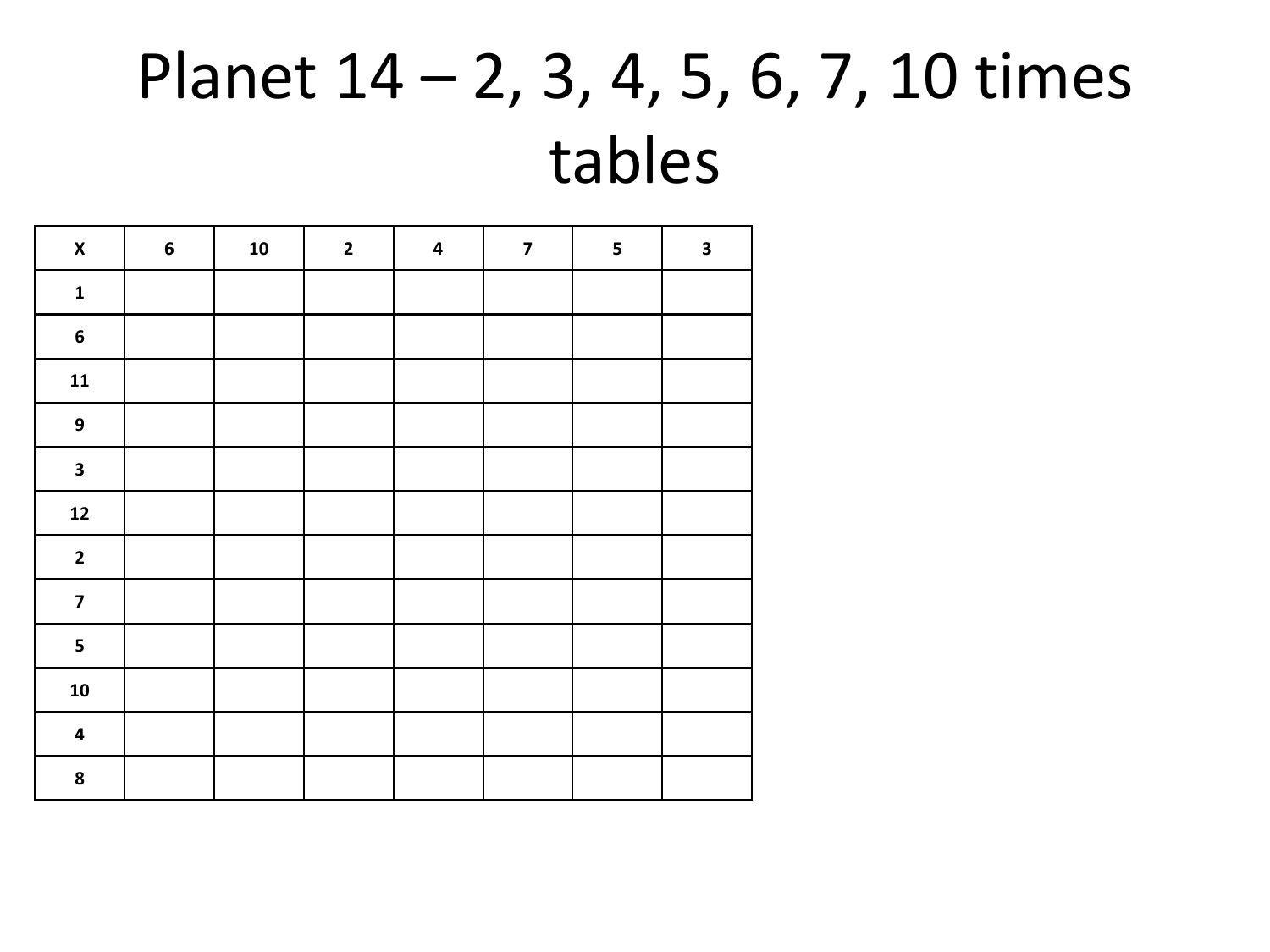# Planet 14 - continued

| $\pmb{\mathsf{X}}$      | $\overline{\mathbf{z}}$ | $\overline{\mathbf{3}}$ | $\overline{\mathbf{4}}$ | ${\bf 10}$ | $\mathbf{2}$ | 5 | $\boldsymbol{6}$ |
|-------------------------|-------------------------|-------------------------|-------------------------|------------|--------------|---|------------------|
| $\mathbf 1$             |                         |                         |                         |            |              |   |                  |
| $\boldsymbol{6}$        |                         |                         |                         |            |              |   |                  |
| $\mathbf 9$             |                         |                         |                         |            |              |   |                  |
| $\overline{\mathbf{3}}$ |                         |                         |                         |            |              |   |                  |
| $\mathbf{12}$           |                         |                         |                         |            |              |   |                  |
| $\mathbf{2}$            |                         |                         |                         |            |              |   |                  |
| $\overline{\mathbf{z}}$ |                         |                         |                         |            |              |   |                  |
| ${\bf 11}$              |                         |                         |                         |            |              |   |                  |
| 5                       |                         |                         |                         |            |              |   |                  |
| ${\bf 10}$              |                         |                         |                         |            |              |   |                  |
| $\overline{\mathbf{4}}$ |                         |                         |                         |            |              |   |                  |
| 8                       |                         |                         |                         |            |              |   |                  |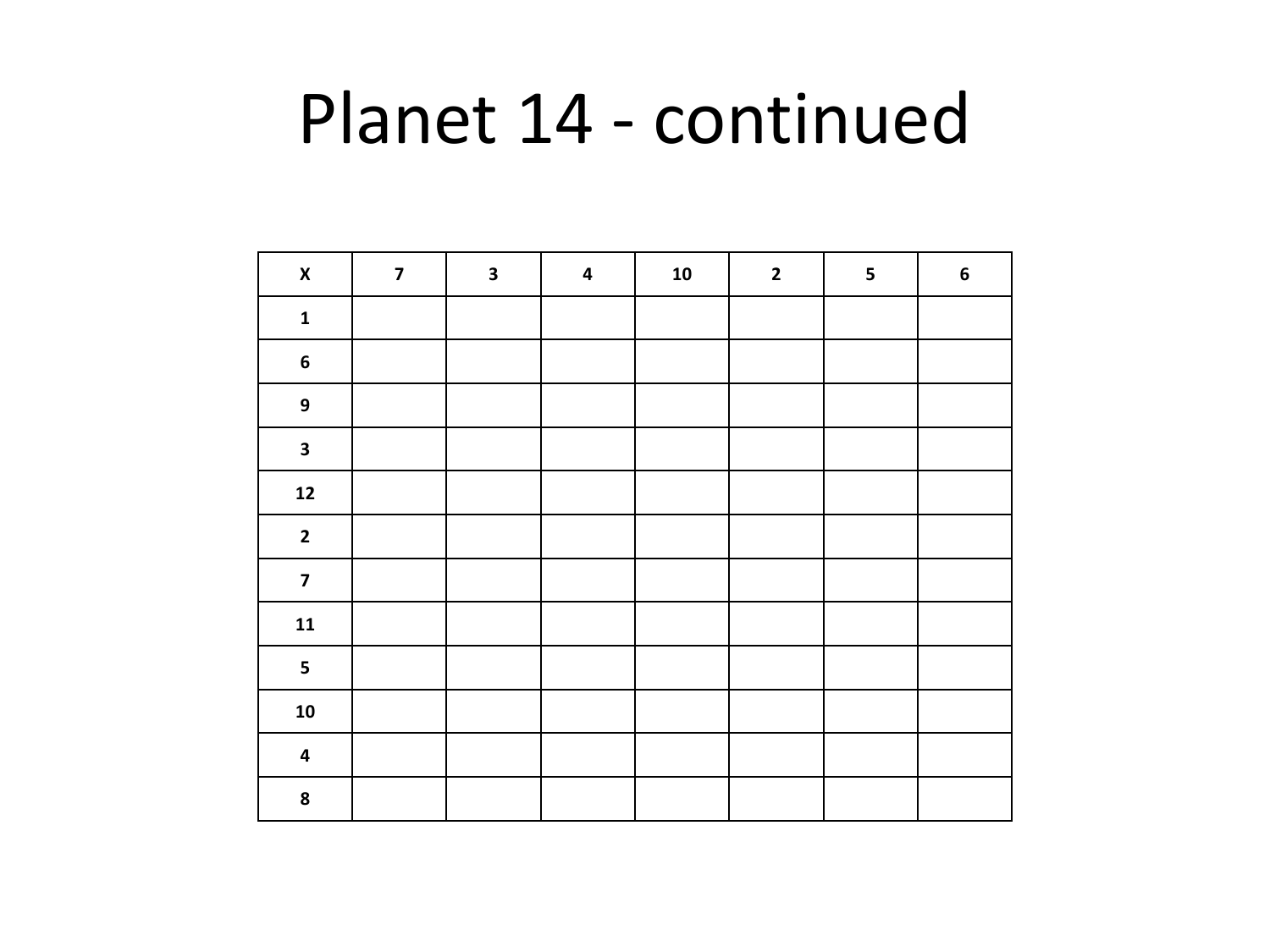# Planet 14 - continued

| $\pmb{\mathsf{X}}$      | ${\bf 10}$ | $\overline{\mathbf{z}}$ | $\bf 6$ | $\overline{\mathbf{3}}$ | $\pmb{4}$ | $\overline{\mathbf{5}}$ | $\mathbf{2}$ |
|-------------------------|------------|-------------------------|---------|-------------------------|-----------|-------------------------|--------------|
| $\mathbf{12}$           |            |                         |         |                         |           |                         |              |
| ${\bf 8}$               |            |                         |         |                         |           |                         |              |
| $\mathbf{3}$            |            |                         |         |                         |           |                         |              |
| $\overline{\mathbf{z}}$ |            |                         |         |                         |           |                         |              |
| ${\bf 11}$              |            |                         |         |                         |           |                         |              |
| $\mathbf{2}$            |            |                         |         |                         |           |                         |              |
| $\overline{\mathbf{4}}$ |            |                         |         |                         |           |                         |              |
| $\boldsymbol{6}$        |            |                         |         |                         |           |                         |              |
| $\mathbf{9}$            |            |                         |         |                         |           |                         |              |
| $\mathbf{1}$            |            |                         |         |                         |           |                         |              |
| ${\bf 10}$              |            |                         |         |                         |           |                         |              |
| 5                       |            |                         |         |                         |           |                         |              |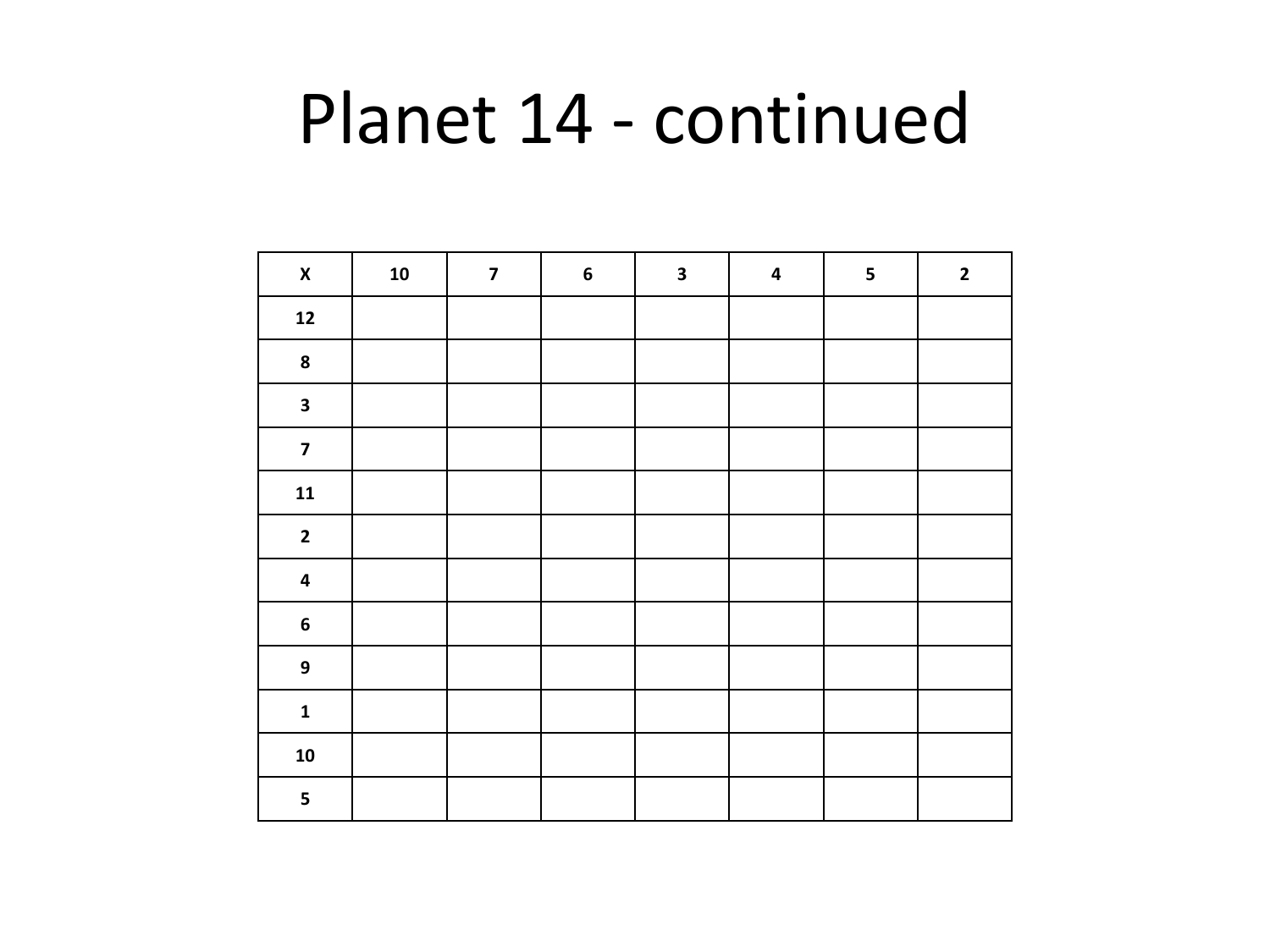# Planet 15 – 2, 3, 4, 5, 6, 7, 8, 10

| $\pmb{\mathsf{X}}$      | ${\bf 10}$ | $\overline{\mathbf{z}}$ | $\bf 6$ | $\mathbf{3}$ | $\overline{\mathbf{4}}$ | ${\bf 8}$ | 5 | $\mathbf{2}$ |
|-------------------------|------------|-------------------------|---------|--------------|-------------------------|-----------|---|--------------|
| $\bf{8}$                |            |                         |         |              |                         |           |   |              |
| $\mathbf{3}$            |            |                         |         |              |                         |           |   |              |
| $\overline{\mathbf{z}}$ |            |                         |         |              |                         |           |   |              |
| $12$                    |            |                         |         |              |                         |           |   |              |
| $\mathbf{2}$            |            |                         |         |              |                         |           |   |              |
| $\pmb{4}$               |            |                         |         |              |                         |           |   |              |
| $\boldsymbol{6}$        |            |                         |         |              |                         |           |   |              |
| $\overline{9}$          |            |                         |         |              |                         |           |   |              |
| $\mathbf{1}$            |            |                         |         |              |                         |           |   |              |
| ${\bf 10}$              |            |                         |         |              |                         |           |   |              |
| $\overline{\mathbf{5}}$ |            |                         |         |              |                         |           |   |              |
| $\mathbf{11}$           |            |                         |         |              |                         |           |   |              |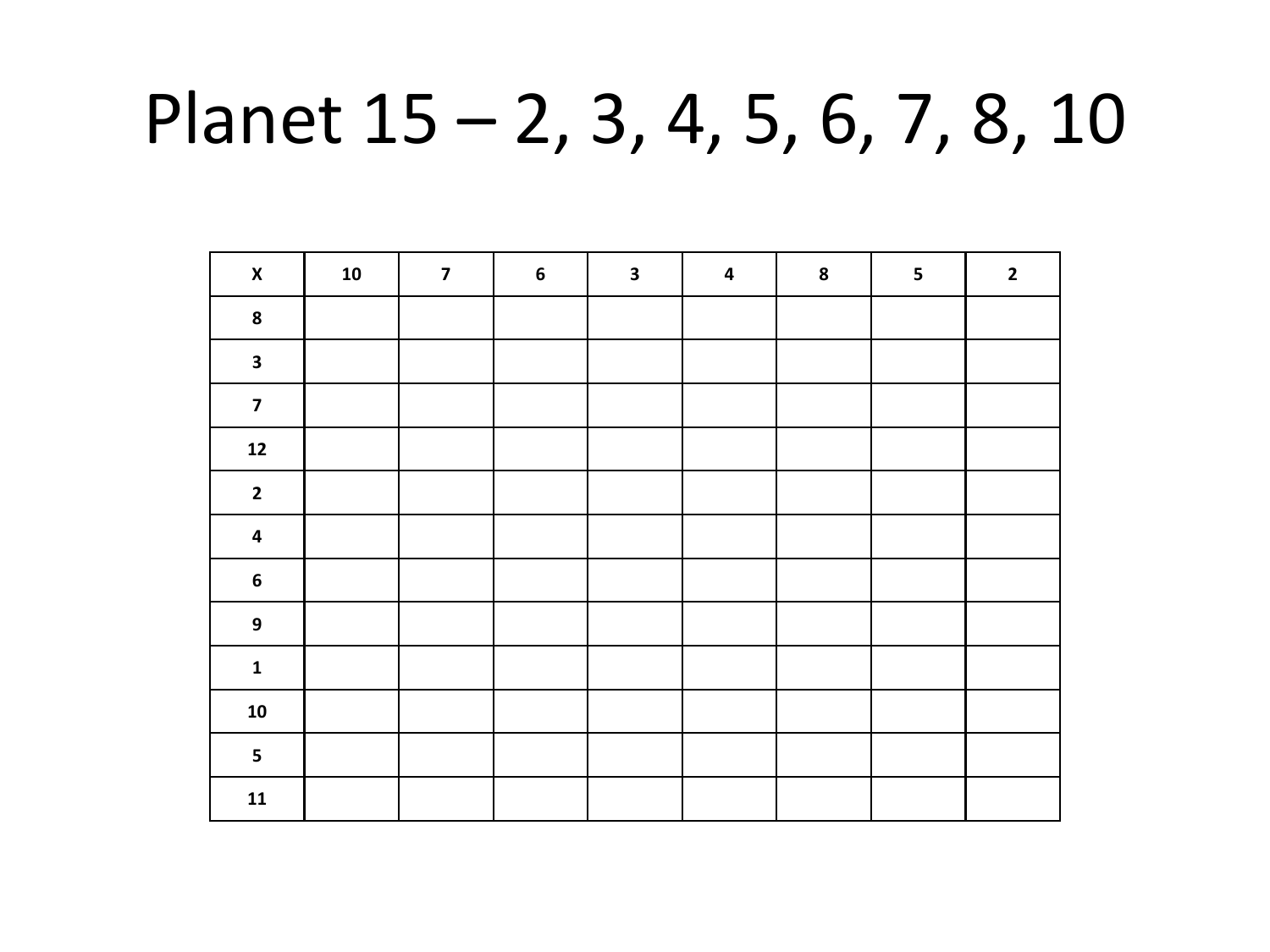# Planet 15 – continued

| $\pmb{\mathsf{X}}$      | $\overline{\mathbf{2}}$ | ${\bf 8}$ | $\bf 6$ | $\overline{\mathbf{z}}$ | 5 | $\pmb{4}$ | ${\bf 10}$ | $\overline{\mathbf{3}}$ |
|-------------------------|-------------------------|-----------|---------|-------------------------|---|-----------|------------|-------------------------|
| $\boldsymbol{12}$       |                         |           |         |                         |   |           |            |                         |
| $\overline{9}$          |                         |           |         |                         |   |           |            |                         |
| $\overline{\mathbf{3}}$ |                         |           |         |                         |   |           |            |                         |
| $\overline{\mathbf{5}}$ |                         |           |         |                         |   |           |            |                         |
| $\bf 8$                 |                         |           |         |                         |   |           |            |                         |
| $\mathbf{2}$            |                         |           |         |                         |   |           |            |                         |
| $\mathbf{11}$           |                         |           |         |                         |   |           |            |                         |
| $\mathbf{1}$            |                         |           |         |                         |   |           |            |                         |
| $\overline{\mathbf{z}}$ |                         |           |         |                         |   |           |            |                         |
| ${\bf 10}$              |                         |           |         |                         |   |           |            |                         |
| $\boldsymbol{6}$        |                         |           |         |                         |   |           |            |                         |
| $\overline{\mathbf{4}}$ |                         |           |         |                         |   |           |            |                         |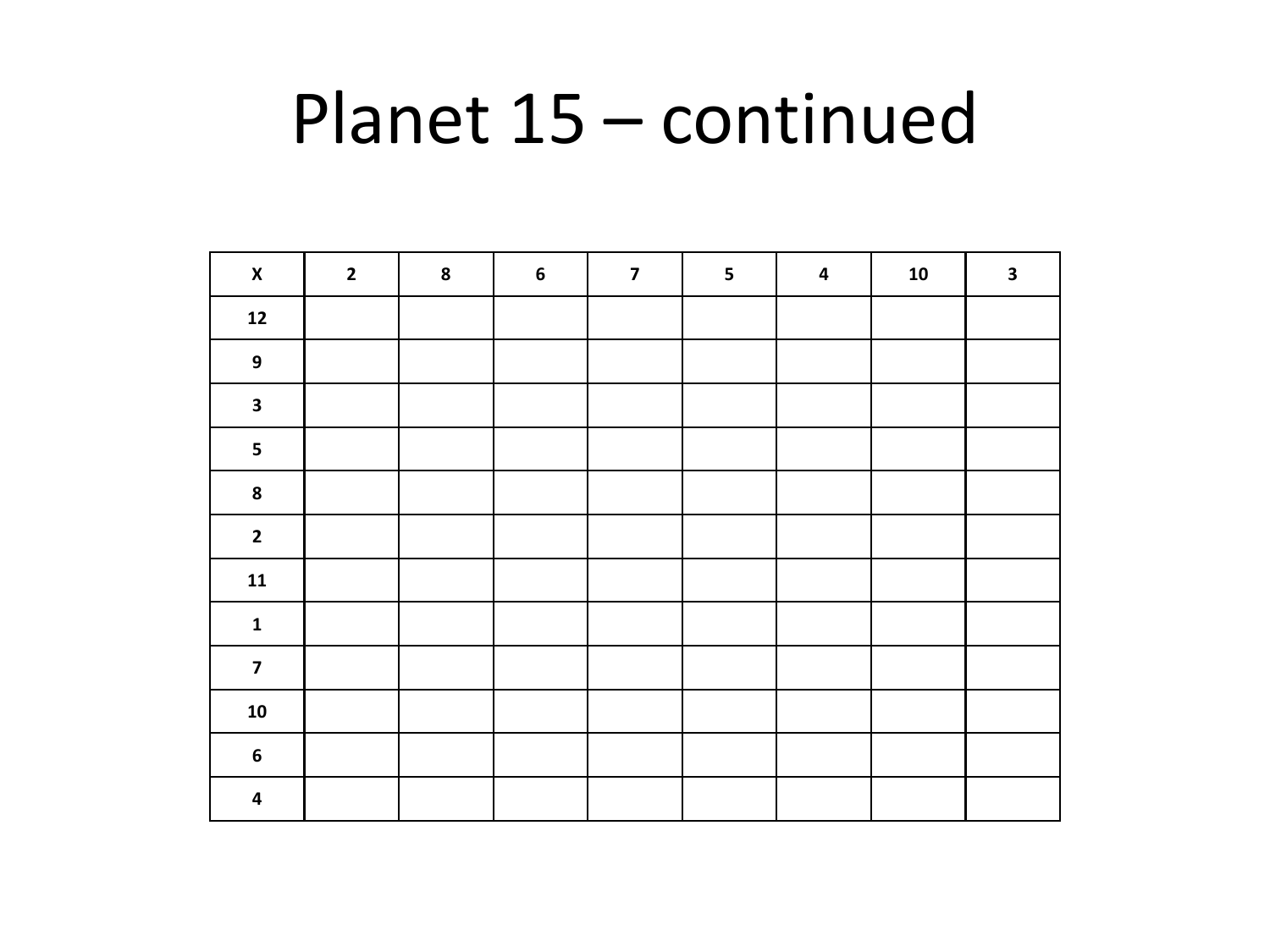# Planet 16 – 2, 3, 4, 5, 6, 7, 8, 9 and 10 times tables

| $\pmb{\mathsf{x}}$      | ${\bf 10}$ | $\overline{\mathbf{z}}$ | $\boldsymbol{6}$ | $\mathbf{3}$ | $\boldsymbol{9}$ | $\overline{\mathbf{4}}$ | ${\bf 8}$ | 5 | $\overline{\mathbf{2}}$ |
|-------------------------|------------|-------------------------|------------------|--------------|------------------|-------------------------|-----------|---|-------------------------|
| ${\bf 8}$               |            |                         |                  |              |                  |                         |           |   |                         |
| $\mathbf{3}$            |            |                         |                  |              |                  |                         |           |   |                         |
| $\overline{\mathbf{z}}$ |            |                         |                  |              |                  |                         |           |   |                         |
| $\mathbf{2}$            |            |                         |                  |              |                  |                         |           |   |                         |
| ${\bf 11}$              |            |                         |                  |              |                  |                         |           |   |                         |
| $\overline{\mathbf{4}}$ |            |                         |                  |              |                  |                         |           |   |                         |
| $\boldsymbol{6}$        |            |                         |                  |              |                  |                         |           |   |                         |
| $\boldsymbol{9}$        |            |                         |                  |              |                  |                         |           |   |                         |
| ${\bf 1}$               |            |                         |                  |              |                  |                         |           |   |                         |
| ${\bf 10}$              |            |                         |                  |              |                  |                         |           |   |                         |
| ${\bf 12}$              |            |                         |                  |              |                  |                         |           |   |                         |
| $\overline{\mathbf{5}}$ |            |                         |                  |              |                  |                         |           |   |                         |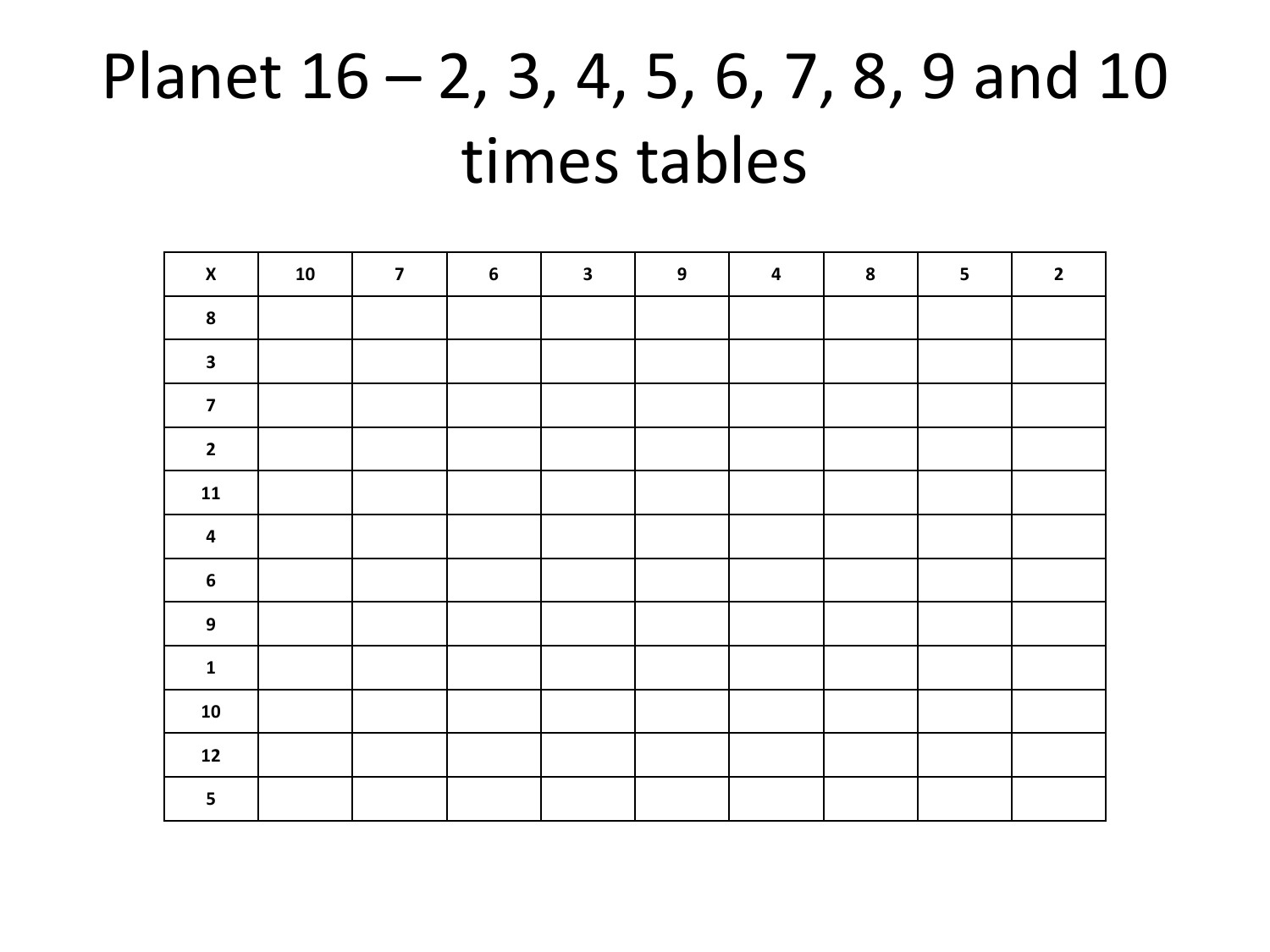# Planet 16 – continued

| $\pmb{\mathsf{X}}$      | $\boldsymbol{9}$ | $\mathbf{2}$ | ${\bf 8}$ | $\boldsymbol{6}$ | $\overline{\mathbf{z}}$ | $\overline{\mathbf{5}}$ | $\overline{\mathbf{4}}$ | ${\bf 10}$ | $\mathbf{3}$ |
|-------------------------|------------------|--------------|-----------|------------------|-------------------------|-------------------------|-------------------------|------------|--------------|
| $\overline{9}$          |                  |              |           |                  |                         |                         |                         |            |              |
| $\overline{\mathbf{3}}$ |                  |              |           |                  |                         |                         |                         |            |              |
| ${\bf 11}$              |                  |              |           |                  |                         |                         |                         |            |              |
| $\overline{\mathbf{5}}$ |                  |              |           |                  |                         |                         |                         |            |              |
| $\bf{8}$                |                  |              |           |                  |                         |                         |                         |            |              |
| $\mathbf{2}$            |                  |              |           |                  |                         |                         |                         |            |              |
| $\mathbf 1$             |                  |              |           |                  |                         |                         |                         |            |              |
| $\overline{\mathbf{z}}$ |                  |              |           |                  |                         |                         |                         |            |              |
| ${\bf 12}$              |                  |              |           |                  |                         |                         |                         |            |              |
| ${\bf 10}$              |                  |              |           |                  |                         |                         |                         |            |              |
| $\boldsymbol{6}$        |                  |              |           |                  |                         |                         |                         |            |              |
| $\overline{\mathbf{4}}$ |                  |              |           |                  |                         |                         |                         |            |              |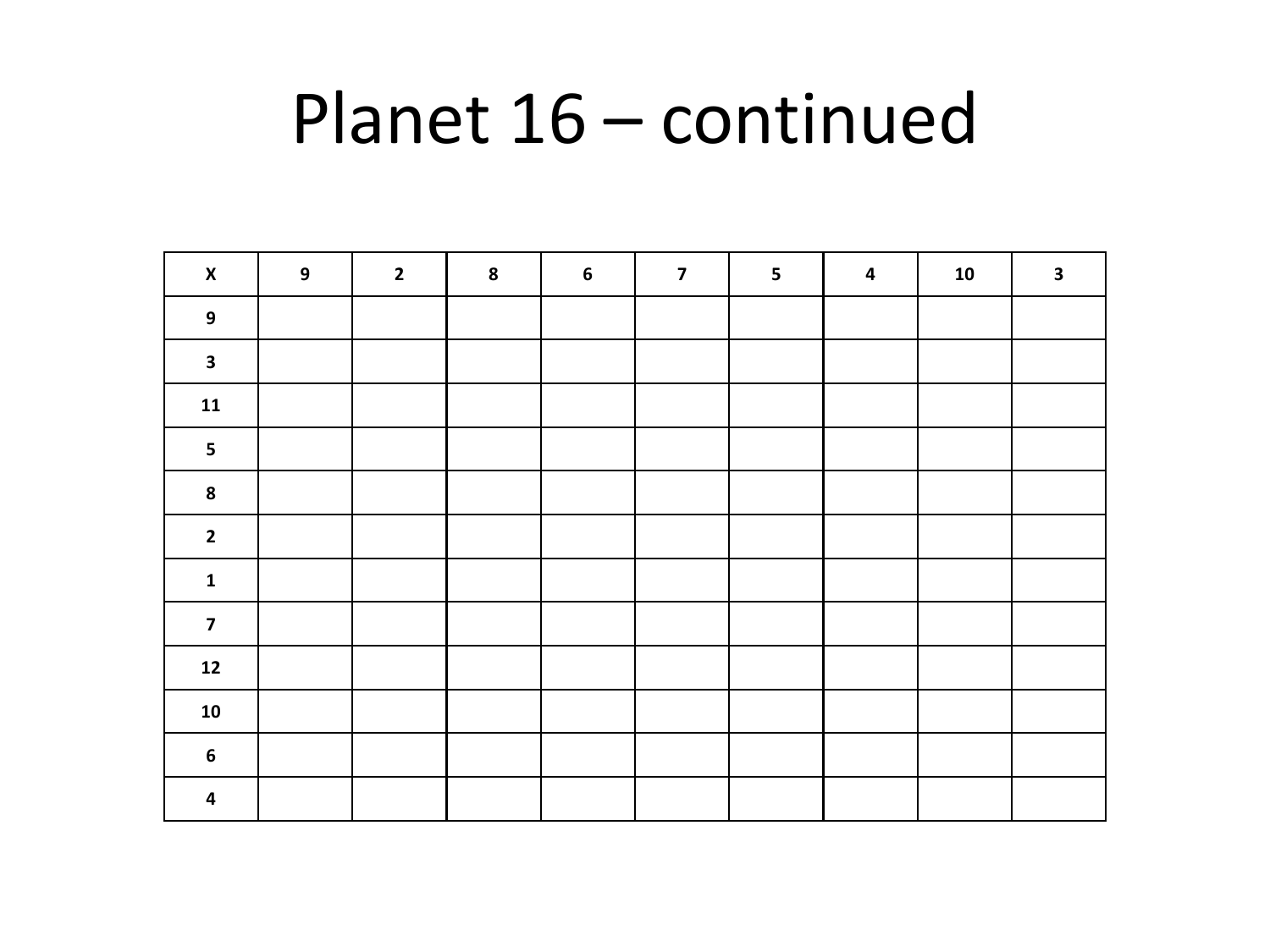# Planet 17 – 6, 7, 8, 9, 10, 11 and 12 times tables

| $\pmb{\mathsf{x}}$      | $12$ | $\boldsymbol{6}$ | ${\bf 11}$ | $\boldsymbol{7}$ | 9 | ${\bf 8}$ | ${\bf 10}$ |
|-------------------------|------|------------------|------------|------------------|---|-----------|------------|
| $\boldsymbol{6}$        |      |                  |            |                  |   |           |            |
| $\mathbf{2}$            |      |                  |            |                  |   |           |            |
| $\boldsymbol{9}$        |      |                  |            |                  |   |           |            |
| $\mathbf 1$             |      |                  |            |                  |   |           |            |
| $\overline{\mathbf{4}}$ |      |                  |            |                  |   |           |            |
| $\overline{\mathbf{z}}$ |      |                  |            |                  |   |           |            |
| $\mathbf{3}$            |      |                  |            |                  |   |           |            |
| ${\bf 8}$               |      |                  |            |                  |   |           |            |
| 5                       |      |                  |            |                  |   |           |            |
| ${\bf 10}$              |      |                  |            |                  |   |           |            |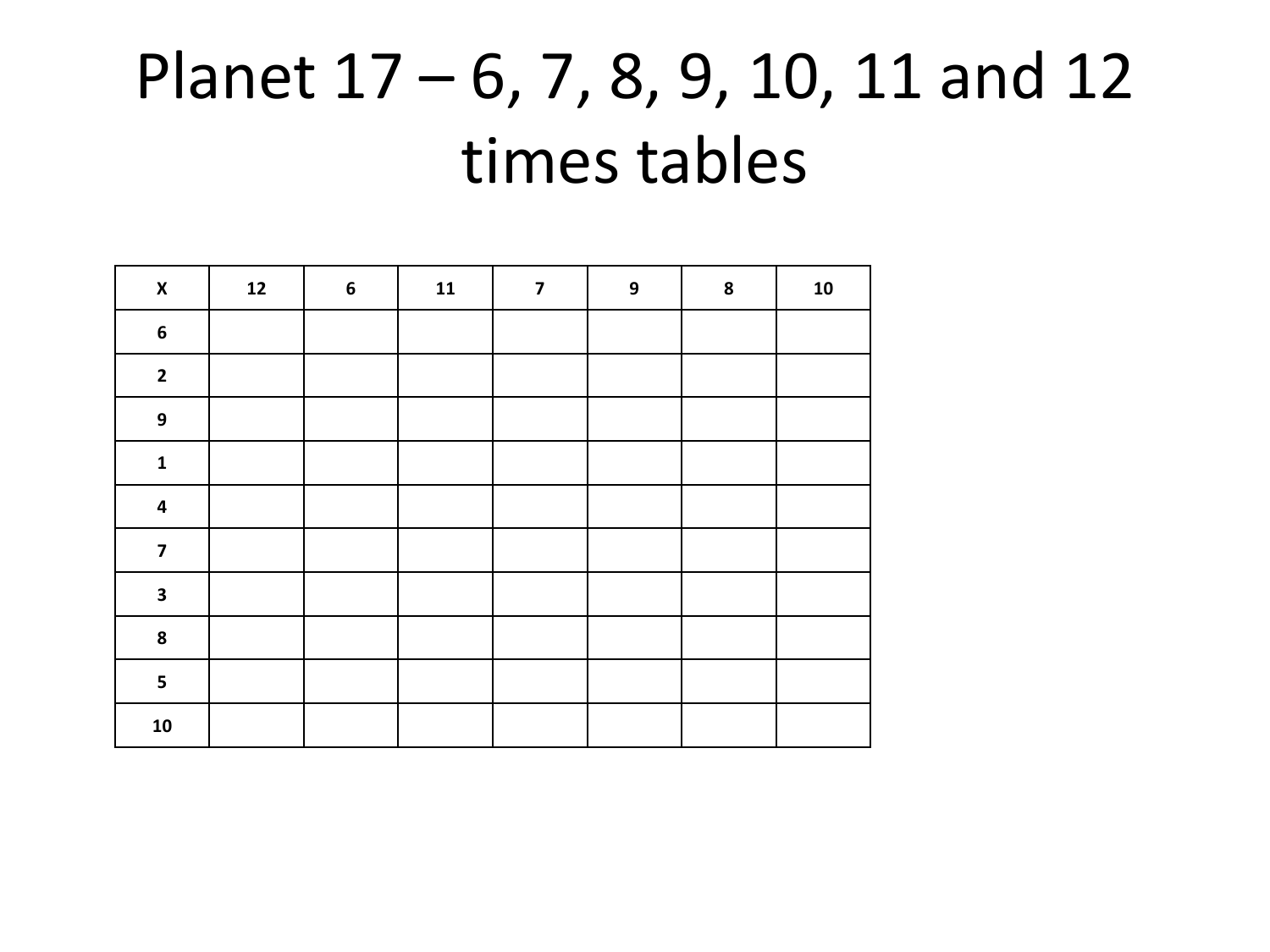# Planet 17 - continued

| $\pmb{\mathsf{X}}$      | $\boldsymbol{6}$ | ${\bf 10}$ | $\boldsymbol{9}$ | ${\bf 11}$ | $\overline{\mathbf{z}}$ | ${\bf 12}$ | 8 |
|-------------------------|------------------|------------|------------------|------------|-------------------------|------------|---|
| 9                       |                  |            |                  |            |                         |            |   |
| $\mathbf{3}$            |                  |            |                  |            |                         |            |   |
| $\overline{\mathbf{5}}$ |                  |            |                  |            |                         |            |   |
| 8                       |                  |            |                  |            |                         |            |   |
| $\mathbf{2}$            |                  |            |                  |            |                         |            |   |
| $\mathbf{1}$            |                  |            |                  |            |                         |            |   |
| $\overline{\mathbf{z}}$ |                  |            |                  |            |                         |            |   |
| ${\bf 10}$              |                  |            |                  |            |                         |            |   |
| $\bf 6$                 |                  |            |                  |            |                         |            |   |
| $\pmb{4}$               |                  |            |                  |            |                         |            |   |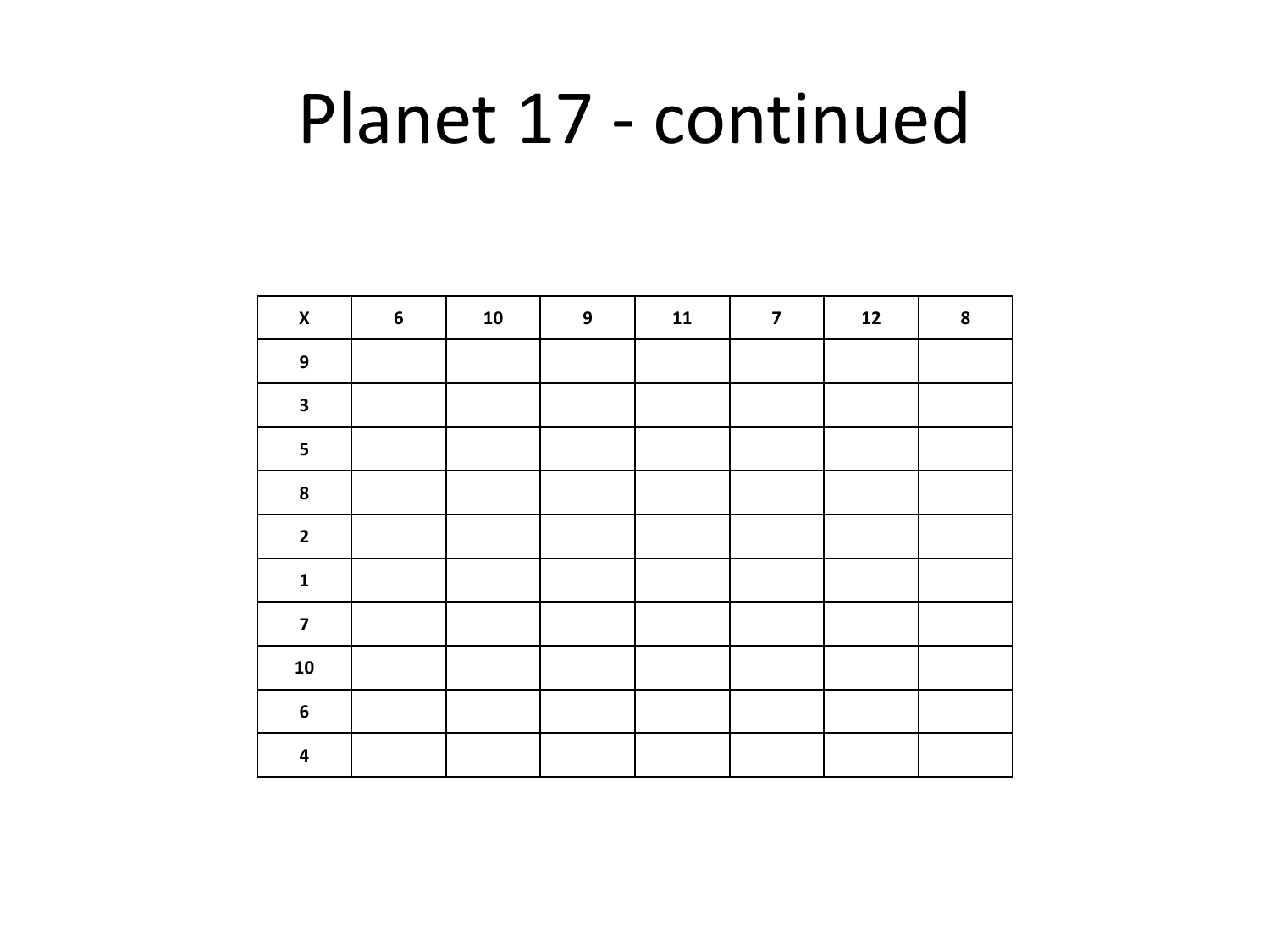# Planet 18 – multiplying decimals by a single digit

| $\pmb{\mathsf{X}}$      | 0.6 | 0.8 | $0.4\,$ | 0.9 | 0.3 | 0.5 | $0.7\,$ | $1.1\,$ |
|-------------------------|-----|-----|---------|-----|-----|-----|---------|---------|
| $\boldsymbol{6}$        |     |     |         |     |     |     |         |         |
| $\mathbf{2}$            |     |     |         |     |     |     |         |         |
| $\boldsymbol{9}$        |     |     |         |     |     |     |         |         |
| $\mathbf 1$             |     |     |         |     |     |     |         |         |
| ${\bf 11}$              |     |     |         |     |     |     |         |         |
| $\overline{\mathbf{4}}$ |     |     |         |     |     |     |         |         |
| $\overline{\mathbf{z}}$ |     |     |         |     |     |     |         |         |
| $\overline{\mathbf{3}}$ |     |     |         |     |     |     |         |         |
| $\bf 8$                 |     |     |         |     |     |     |         |         |
| $12$                    |     |     |         |     |     |     |         |         |
| 5                       |     |     |         |     |     |     |         |         |
| ${\bf 10}$              |     |     |         |     |     |     |         |         |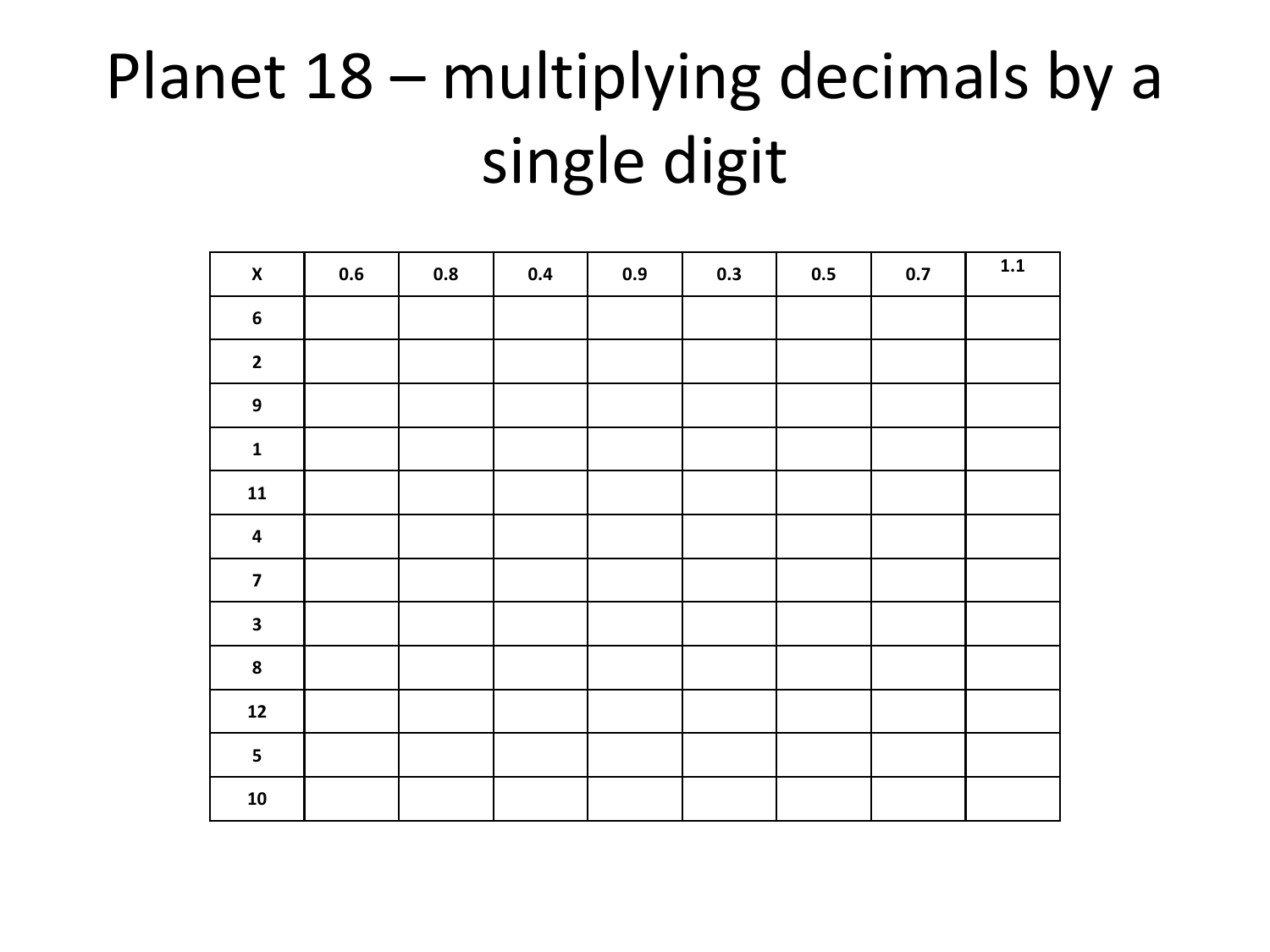# Planet 18 - continued

| $\pmb{\mathsf{X}}$      | 0.2 | 0.8 | 0.4 | 0.7 | 0.9 | $1.2$ | $0.1\,$ | 0.5 |
|-------------------------|-----|-----|-----|-----|-----|-------|---------|-----|
| $\overline{9}$          |     |     |     |     |     |       |         |     |
| $\mathbf{3}$            |     |     |     |     |     |       |         |     |
| $\overline{\mathbf{5}}$ |     |     |     |     |     |       |         |     |
| ${\bf 8}$               |     |     |     |     |     |       |         |     |
| $\mathbf{11}$           |     |     |     |     |     |       |         |     |
| $\mathbf{2}$            |     |     |     |     |     |       |         |     |
| $\mathbf{1}$            |     |     |     |     |     |       |         |     |
| $\overline{\mathbf{z}}$ |     |     |     |     |     |       |         |     |
| ${\bf 10}$              |     |     |     |     |     |       |         |     |
| $\boldsymbol{6}$        |     |     |     |     |     |       |         |     |
| $\mathbf{12}$           |     |     |     |     |     |       |         |     |
| $\overline{\mathbf{4}}$ |     |     |     |     |     |       |         |     |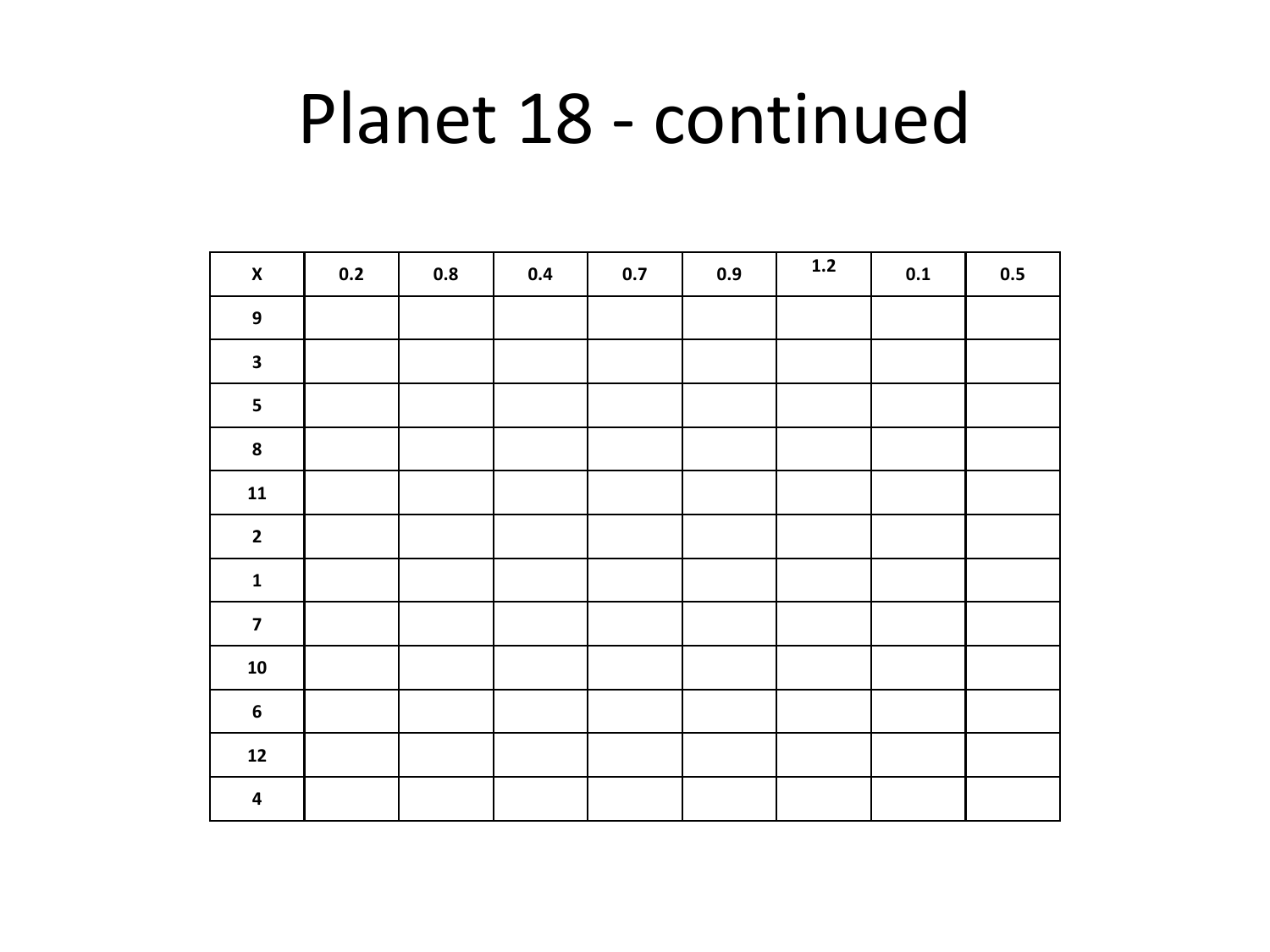# Planet 19 – multiplying decimals by multiples 10

| $\pmb{\mathsf{X}}$ | 0.6 | 0.8 | 0.4 | 0.9 | 0.3 | 0.5 | 0.7 | $\mathbf{1.1}$ |
|--------------------|-----|-----|-----|-----|-----|-----|-----|----------------|
| 60                 |     |     |     |     |     |     |     |                |
| ${\bf 20}$         |     |     |     |     |     |     |     |                |
| $90\,$             |     |     |     |     |     |     |     |                |
| ${\bf 10}$         |     |     |     |     |     |     |     |                |
| 110                |     |     |     |     |     |     |     |                |
| 40                 |     |     |     |     |     |     |     |                |
| $\bf 70$           |     |     |     |     |     |     |     |                |
| 30                 |     |     |     |     |     |     |     |                |
| 80                 |     |     |     |     |     |     |     |                |
| 120                |     |     |     |     |     |     |     |                |
| 50                 |     |     |     |     |     |     |     |                |
| 100                |     |     |     |     |     |     |     |                |